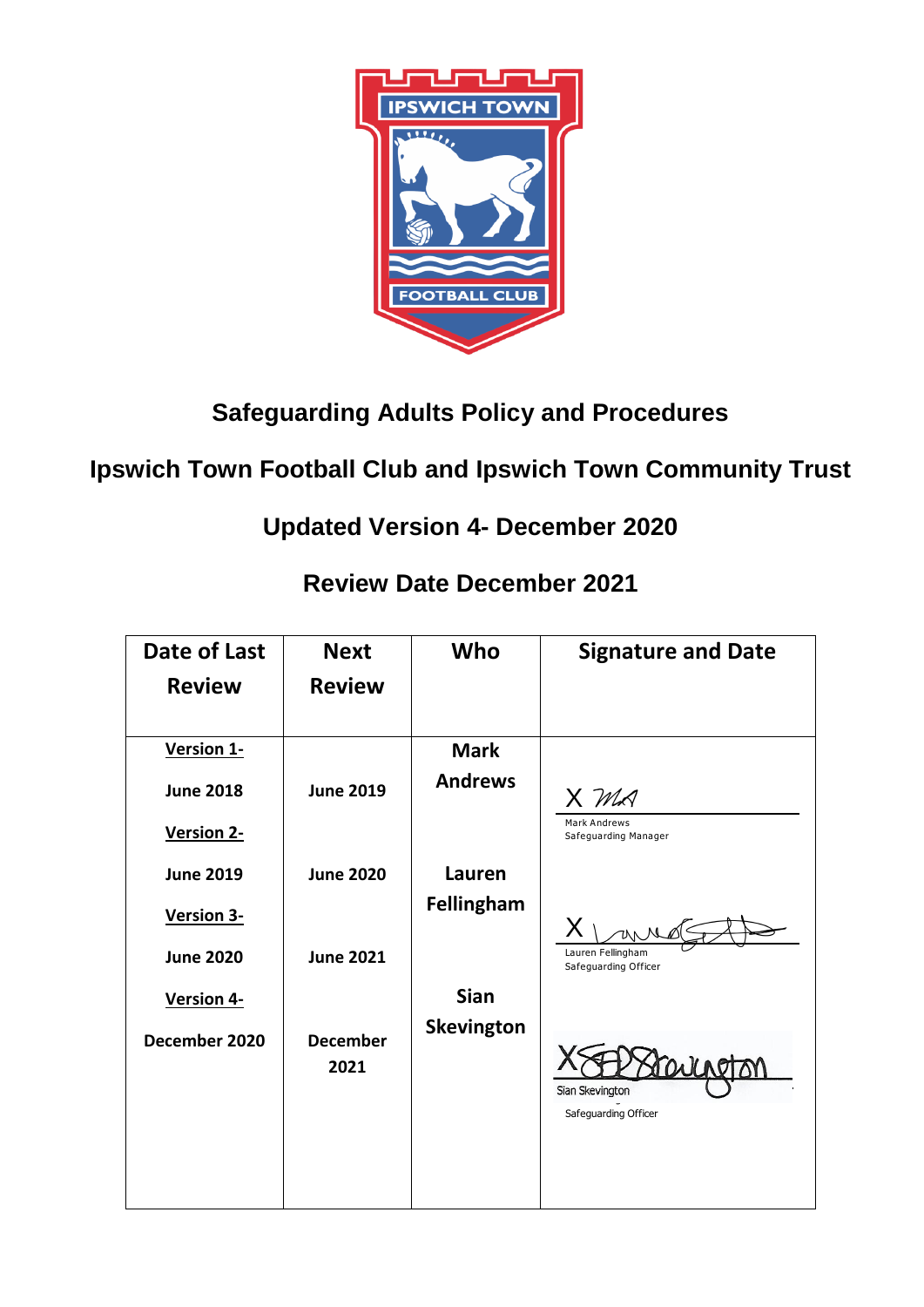# **IPSWICH TOWN SAFEGUARDING TEAM**

### Safeguarding Lead

### **Mark Andrews [Mark.andrews@itfc.co.uk](mailto:Mark.andrews@itfc.co.uk)**

|   | Designated<br><b>Safeguarding Officers</b>                       |                                                                       |  |  |  |
|---|------------------------------------------------------------------|-----------------------------------------------------------------------|--|--|--|
| S | Stuart Hayton 07894 401201<br>Stuart.hayton@itfc.co.uk           | Sian Skevington (Academy) 07739 982 356<br>Sian.skevington@itfc.co.uk |  |  |  |
|   | Ralph Pruden (Academy) - 01473 662728<br>Ralph.pruden@itfc.co.uk |                                                                       |  |  |  |
|   | Denise Booth 01473 400595<br>Denise.booth@itfc.co.uk             | Lauren Fellingham 01473 400584<br>lauren.fellingham@itfc.co.uk        |  |  |  |

### **Additional contacts:**

Customer First

### **0808 800 4005 24 hours [www.suffolkscb.org.uk/](http://www.suffolkscb.org.uk/)**

Suffolk County Council LADO Local Authority Designated Officers:

### **Rennie Everett and Dian Campbell.** - **0300 123 2044 for allegations against**

**staff.**

**In emergencies only, please call** 03456 066 167**.**

### **[LADOCentral@suffolk.gcsx.gov.uk](mailto:LADOCentral@suffolk.gcsx.gov.uk)**

FA helpline **is available 24 hours a day 0800 023 264**

EFL Safeguarding Manager- **Alex Richards. 01772 325940 07792284749**  arichards@efl.com

EFL Safeguarding Case Management Team **(emergency only) 0800 0835 902.**

Police- **101 or 999 in an emergency.**

NSPCC Football Helpline**- 0800 023 2642**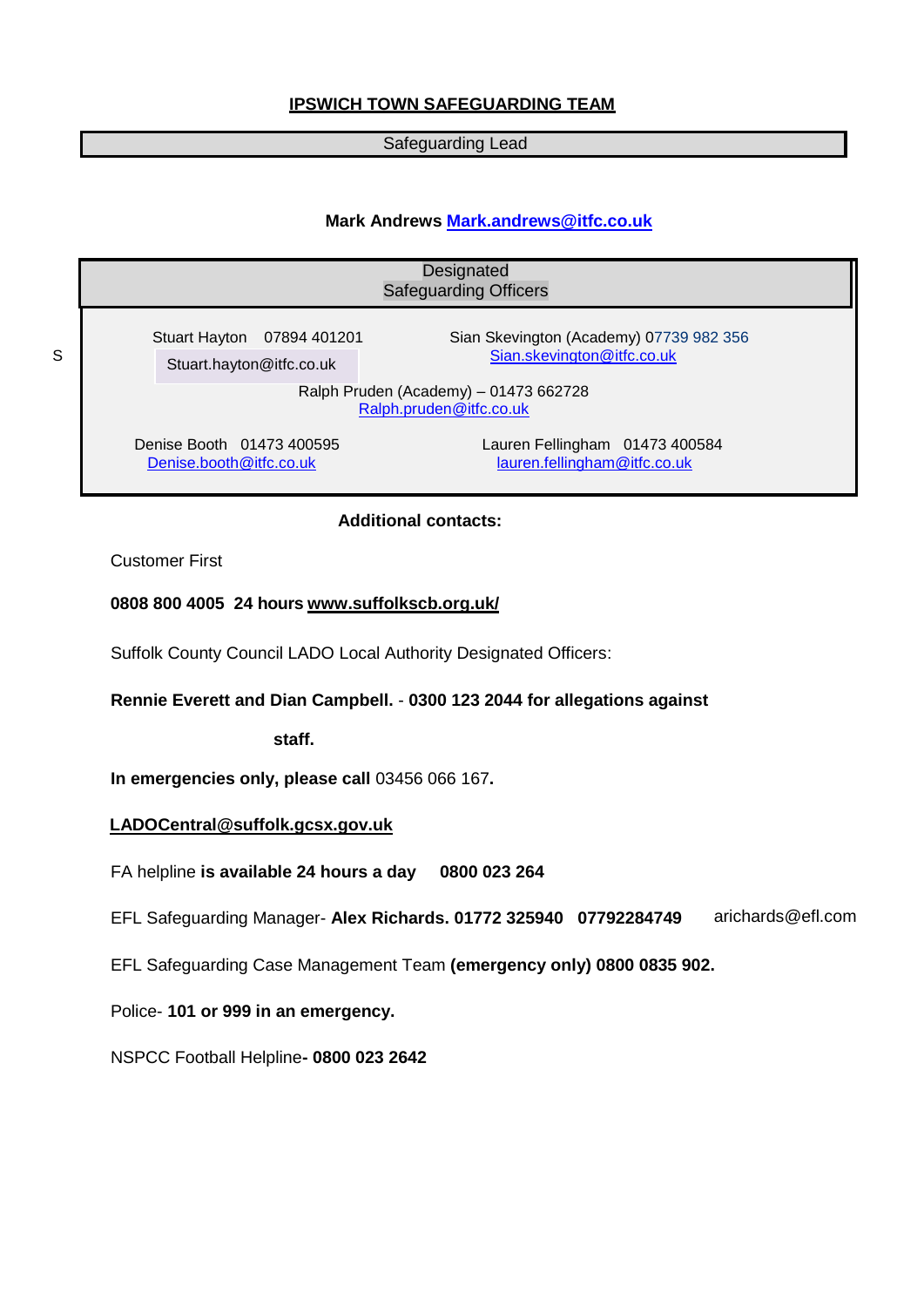### **Do you have concerns about an adult?**

# **Safeguarding is everyone's responsibility.**

If you have concerns about an adult's safety and or wellbeing you must act on these.

It is not your responsibility to decide whether or not an adult has been abused. It is however your responsibility to act on any concerns.



Governing Body Lead Safeguarding Officer.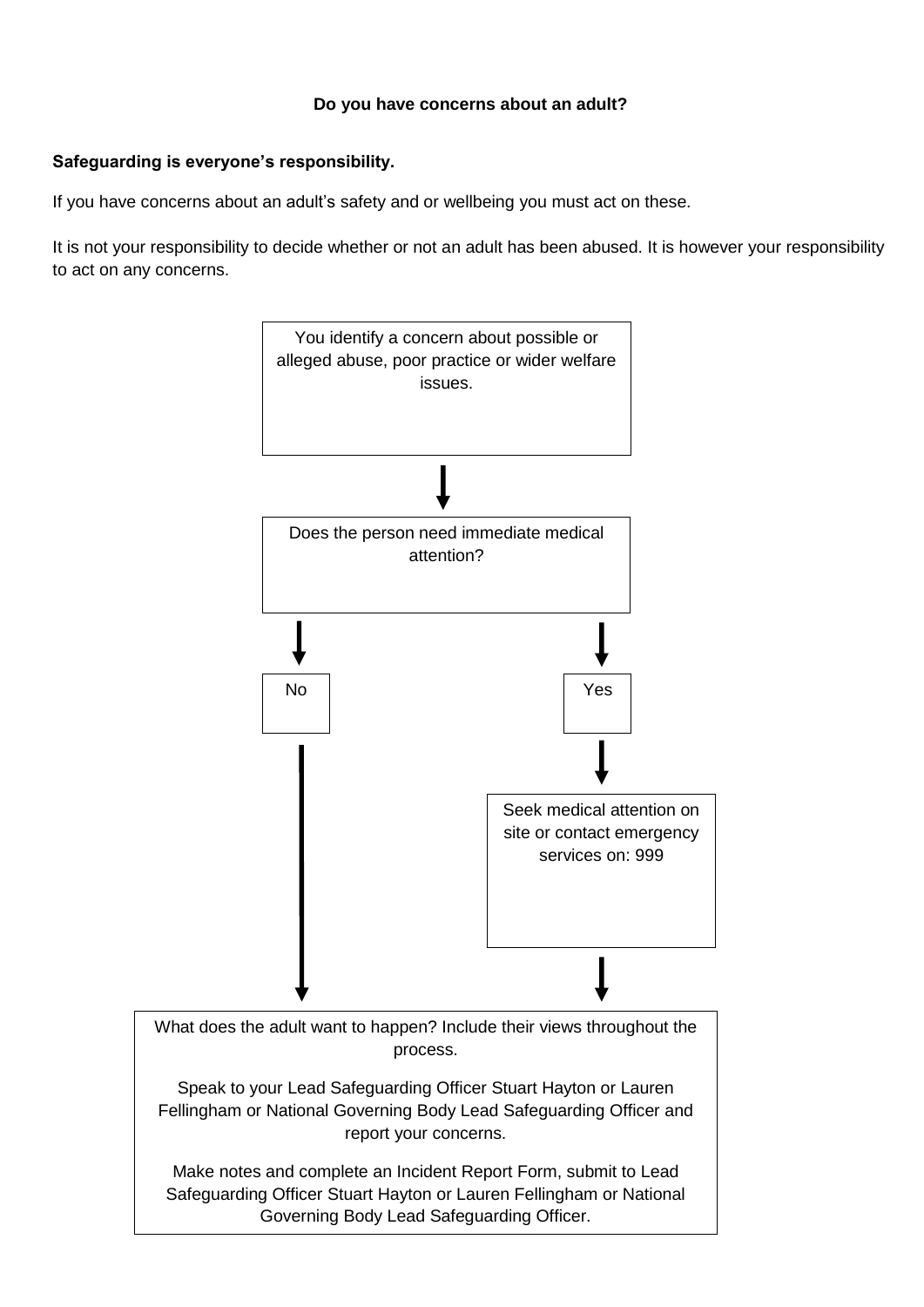# **Ipswich Town Football Club Safeguarding Adults Policy and Procedures**

### **Introduction**

Ipswich Town Football Club and the Ipswich Town Community Trust is committed to creating and maintaining a safe and positive environment and accepts our responsibility to safeguard the welfare of all adults involved in Football in accordance with the Care Act 2014.

Ipswich Town Football Club safeguarding adult's policy and procedures apply to all individuals involved in Ipswich Town Football Club and the Ipswich Town Community Trust.

Ipswich Town Football Club and the Ipswich Town Community Trust will encourage and support partner organisations, including clubs, counties, suppliers, and sponsors to adopt and demonstrate their commitment to the principles and practice of equality as set out in this safeguarding adult's policy and procedures.

**Index:**

**Introduction** 

**Principles** 

**Definitions** 

Guidance and Legislation

Types of abuse and neglect

Signs and indicators of abuse

What to do if you have a concern

How to record a disclosure

Roles and responsibilities

Good practice, poor practice and abuse

Safer Working Practice

Relevant policies

Further Information

Appendix 1 – Incident Report Form

Appendix 2 – Guidance and information

- Capacity Guidance on Making Decisions
- Understanding the MCA
- Making Decisions
- Consent and Information Sharing
- Making Safeguarding Personal
- Consent

Appendix 3 – Legislation and Government Initiatives

Appendix 4 – Useful Contacts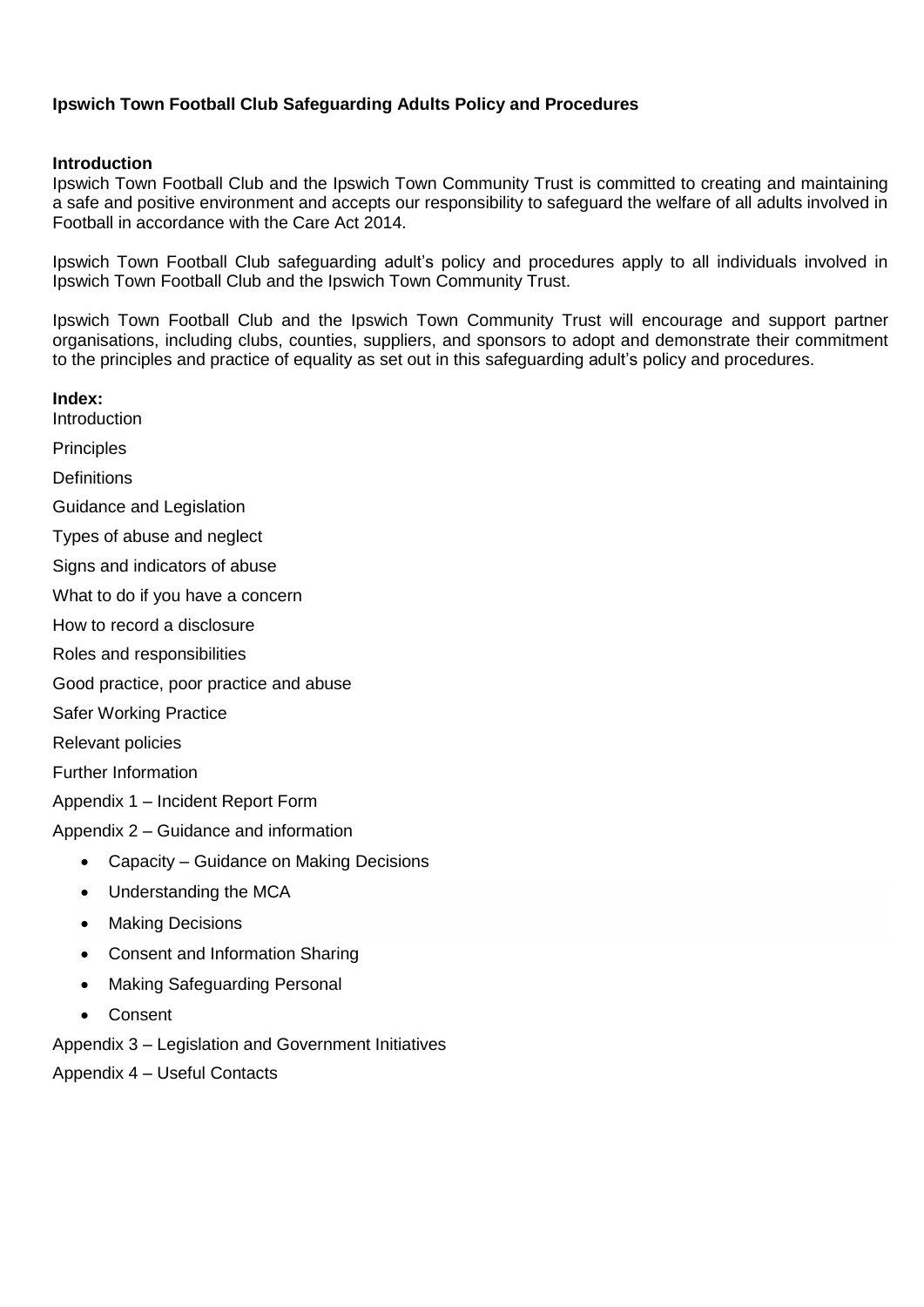# **1. Principles**

The guidance given in the policy and procedures is based on the following principles:

- All adults, regardless of age, ability or disability, gender, race, religion, ethnic origin, sexual orientation, marital or gender status have the right to be protected from abuse and poor practice and to participate in an enjoyable and safe environment.
- Ipswich Town Football Club and the Ipswich Town Community Trust will seek to ensure that our sport is inclusive and make reasonable adjustments for any ability, disability or impairment, we will also commit to continuous development, monitoring and review.
- The rights, dignity and worth of all adults will always be respected.
- We recognise that ability and disability can change over time, such that some adults may be additionally vulnerable to abuse, in particular those adults with care and support needs
- We all have a shared responsibility to ensure the safety and well-being of all adults and will act appropriately and report concerns whether these concerns arise within Ipswich Town Football Club or the Ipswich Town Community Trust for example inappropriate behaviour of a coach, or in the wider community.
- All allegations will be taken seriously and responded to quickly in line with Ipswich Town Football Club and Ipswich Town Community Trust Safeguarding Adults Policy and Procedures.
- Ipswich Town Football Club and the Ipswich Town Community Trust recognises the role and responsibilities of the statutory agencies in safeguarding adults and is committed to complying with the procedures of the Local Safeguarding Adults Boards.

### **2. Definitions**

To assist working through and understanding this policy a number of key definitions need to be explained:

**Adult** is anyone aged 18 or over.

**Adult at Risk** is a person aged 18 or over who:

- Has needs for care and support (whether or not the local authority is meeting any of those needs); and;
- Is experiencing, or is at risk of, abuse or neglect; and;
- As a result of those care and support needs is unable to protect themselves from either the risk of, or the experience of, abuse or neglect.

**Adult in need of care and support** is determined by a range of factors including personal characteristics, factors associated with their situation or environment and social factors.

Naturally, a person's disability or frailty does not mean that they will inevitably experience harm or abuse. In the context of safeguarding adults, the likelihood of an adult in need of care and support experiencing harm or abuse should be determined by considering a range of social, environmental and clinical factors, not merely because they may be defined by one or more of the above descriptors.

In recent years there has been a marked shift away from using the term 'vulnerable' to describe adults potentially at risk from harm or abuse.

**Abuse** is a violation of an individual's human and civil rights by another person or persons. See section 4 for further explanations.

**Adult safeguarding** is protecting a person's right to live in safety, free from abuse and neglect.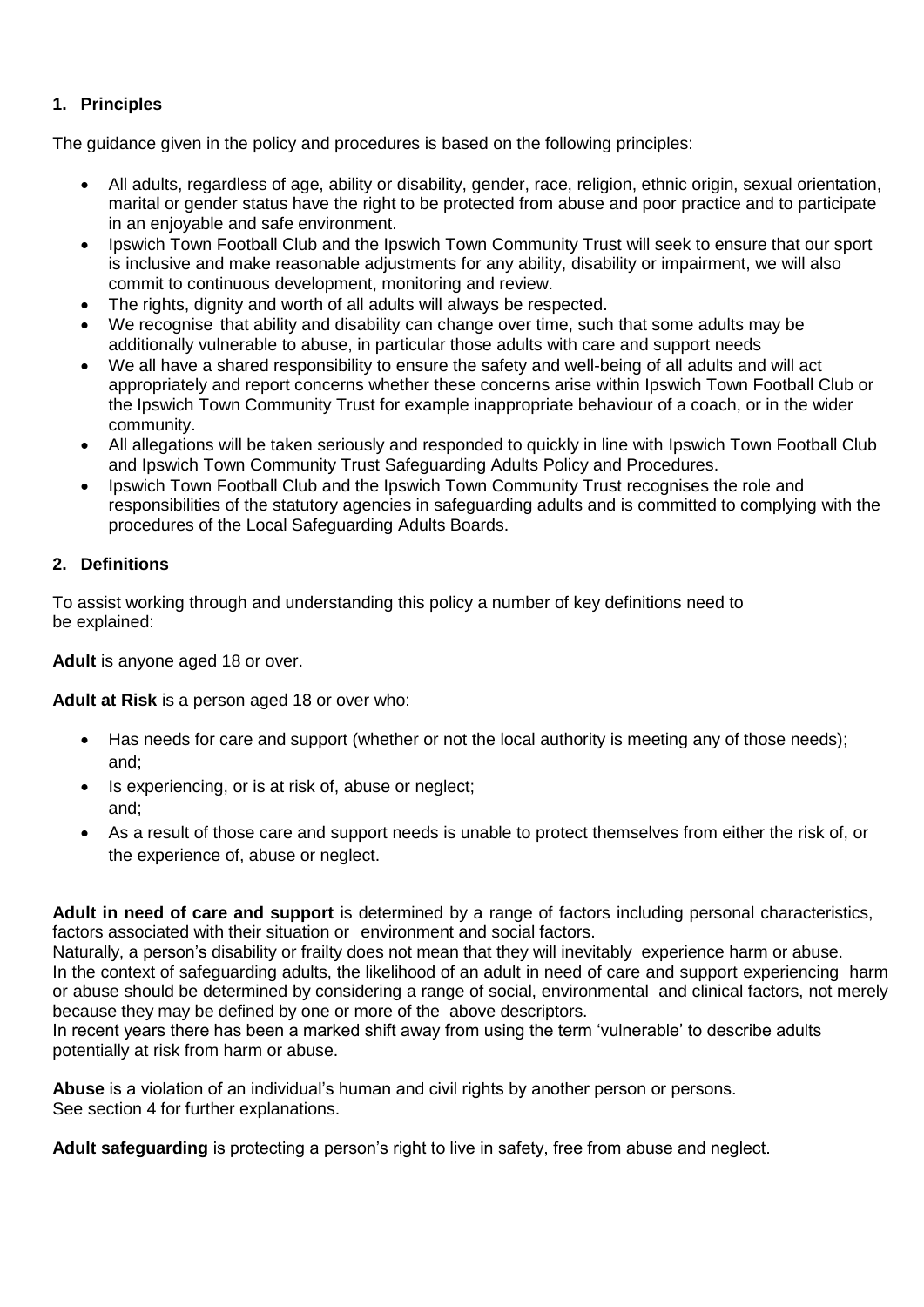**Capacity** refers to the ability to make a decision at a particular time, for example when under considerable stress. The starting assumption must always be that a person has the capacity to make a decision unless it can be established that they lack capacity (MCA 2005). (See Appendix 2)

# **The six principles of adult safeguarding**

The Care Act 2014 sets out the following principles that should underpin safeguarding of adults

 **Empowerment** - People being supported and encouraged to make their own decisions and informed consent.

"I am asked what I want as the outcomes from the safeguarding process and these directly inform what happens."

- **Prevention** It is better to take action before harm occurs. "I receive clear and simple information about what abuse is, how to recognise the signs and what I can do to seek help."
- **Proportionality** The least intrusive response appropriate to the risk presented. "I am sure that the professionals will work in my interest, as I see them and they will only get involved as much as needed."
- **Protection** Support and representation for those in greatest need. "I get help and support to report abuse and neglect. I get help so that I am able to take part in the safeguarding process to the extent to which I want."
- **Partnership** Local solutions through services working with their communities. Communities have a part to play in preventing, detecting and reporting neglect and abuse "I know that staff treat any personal and sensitive information in confidence, only sharing what is helpful and necessary. I am confident that professionals will work together and with me to get the best result for me."
- **Accountability** Accountability and transparency in delivering safeguarding. "I understand the role of everyone involved in my life and so do they."

# **Making Safeguarding personal**

'Making safeguarding personal' means that adult safeguarding should be person led and outcome focussed. It engages the person in a conversation about how best to respond to their safeguarding situation in a way that enhances involvement, choice and control. As well as improving quality of life, well-being and safety.

Wherever possible discuss safeguarding concerns with the adult to get their view of what they would like to happen and keep them involved in the safeguarding process, seeking their consent to share information outside of the organisation where necessary.

# **Wellbeing Principle**

The concept of wellbeing is threaded throughout the Care Act and it is one that is relevant to adult safeguarding in sport and activity. Wellbeing is different for each of us however the Act sets out broad categories that contribute to our sense of wellbeing. By keeping these themes in mind, we can all ensure that adult participants can take part in Ipswich Town Football Club fully.

- Personal dignity (including treatment of the individual with respect)
- Physical and mental health and emotional wellbeing
- Protection from abuse and neglect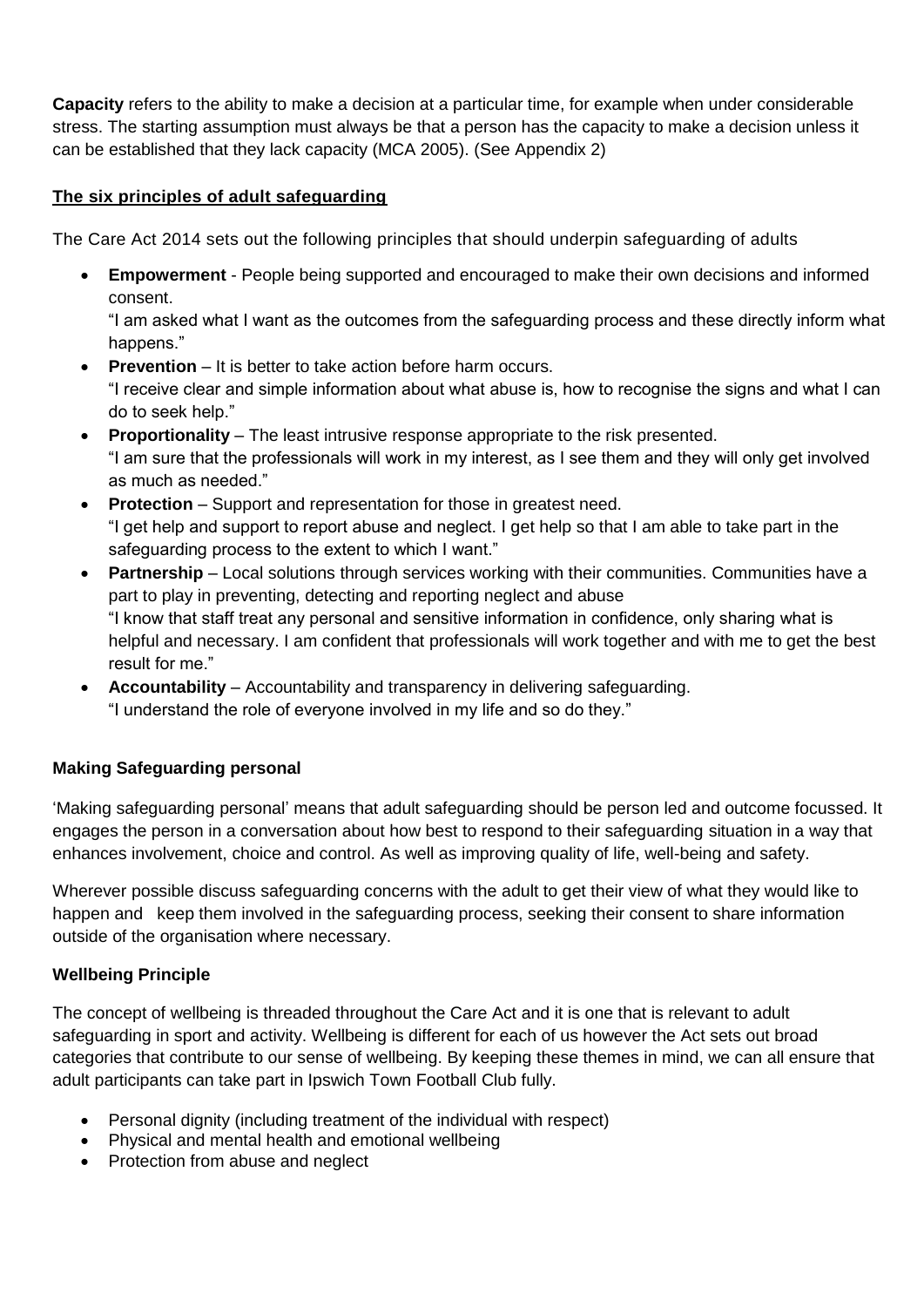- Control by the individual over their day-to-day life (including over care and support provided and the way they are provided)
- Participation in work, education, training or recreation
- Social and economic wellbeing
- Domestic, family and personal domains
- Suitability of the individual's living accommodation
- The individual's contribution to society.

### **3. Legislation**

The practices and procedures within this policy are based on the principles contained within the UK legislation and Government Guidance and have been developed to complement the Safeguarding Adults Boards policy and procedures They take the following into consideration:

- The Care Act 2014
- The Protection of Freedoms Act 2012
- Domestic Violence, Crime and Victims (Amendment) Act 2012
- The Equality Act 2010
- The Safeguarding Vulnerable Groups Act 2006
- Mental Capacity Act 2005
- Sexual Offences Act 2003
- The Human Rights Act 1998
- The Data Protection Act 1998
- Making Safeguarding Personal 2014

### **4. Types of Abuse and Neglect**

There are different types and patterns of abuse and neglect and different circumstances in which they may take place. The Care Act 2014 identifies the following as an illustrative guide and is not intended to be exhaustive list as to the sort of behaviour which could give rise to a safeguarding concern.

**Self-neglect** – this covers a wide range of behaviour: neglecting to care for one's personal hygiene, health or surroundings and includes behaviour such as hoarding.

**Neglect/ acts of omission-** Ignoring medical, emotional or physical care needs, failure to provide access to appropriate health, care and support or educational services or the withholding of the necessities of life, such as medication, adequate nutrition and heating.

**Modern Slavery** – encompasses slavery, human trafficking, forced labour and domestic servitude. Traffickers and slave masters use whatever means they have at their disposal to coerce, deceive and force individuals into a life of abuse, servitude and inhumane treatment

**Trafficking-** The United Nations (UN) defines Trafficking in people as: the recruitment, transportation, transfer, harbouring or receipt of persons, by means of the threat or use of force or other forms of coercion, or abduction, of fraud, of deception, of the abuse of power or of a position of vulnerability or of the giving or receiving of payments of benefits to achieve the consent of a person having control over another person, for the purposes of exploitation. Exploitation shall include, at a minimum, the exploitation of the prostitution of others or other forms of sexual exploitation, forced labour or services, slavery or practices similar to slavery, servitude or the removal of organs. The recruitment, transportation, transfer, harbouring or receipt of a child for the purpose of exploitation shall be considered 'trafficking in persons' even if this does not involve any of the means as set out above.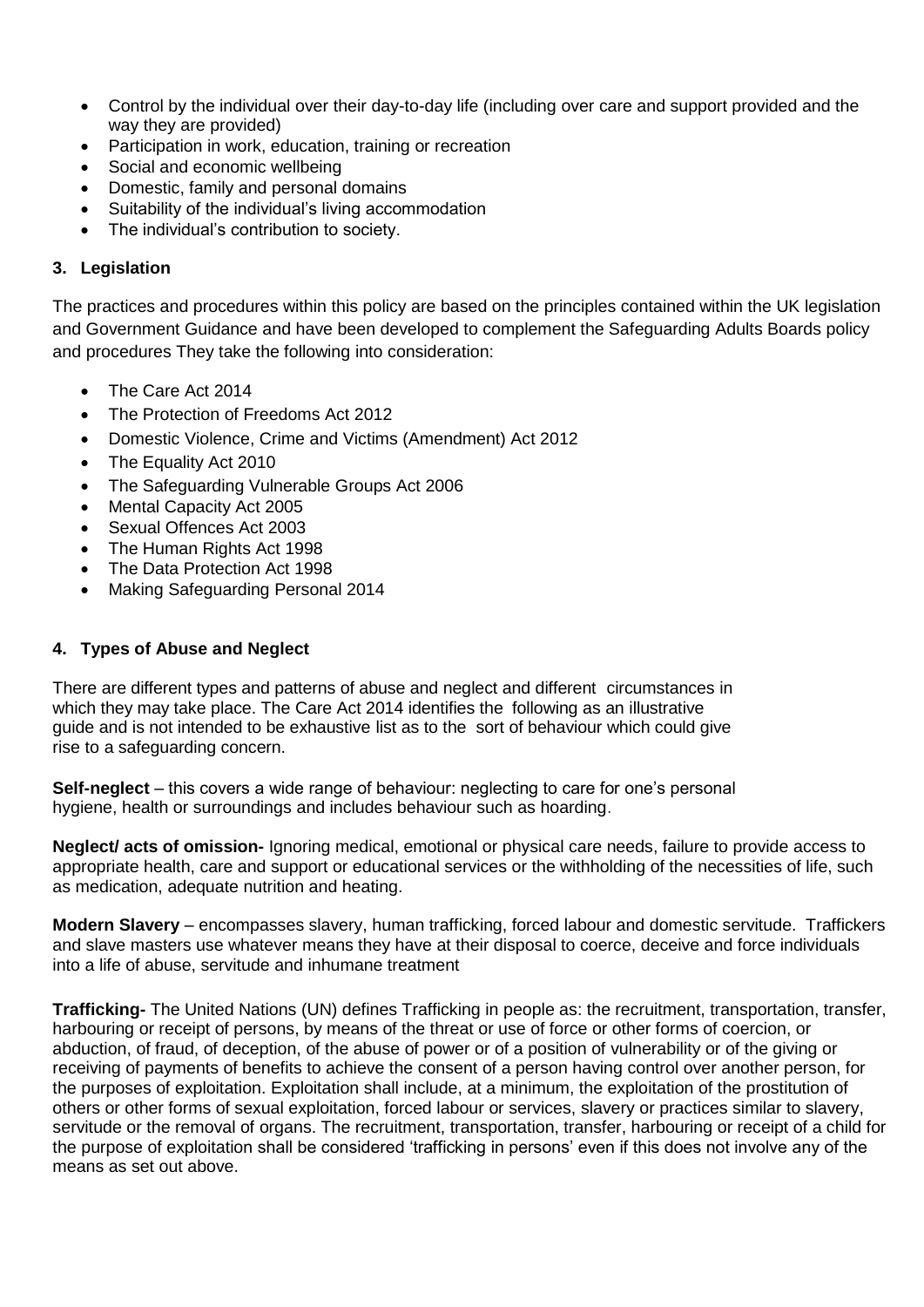**Domestic Abuse and coercive control** – including psychological, physical, sexual, financial and emotional abuse. It also includes so called 'honour' based violence. It can occur between any family members. Coercive or controlling behaviour does not relate to a single incident, it is a purposeful pattern of incidents that occur over time in order for one individual to exert power, control or coercion over another. For example, restricting access to money, restricting movements, isolating the victim from family and friends, intercepting messages or phone calls.

**Discriminatory Abuse** – discrimination is abuse which centres on a difference or perceived difference particularly with respect to race, gender or disability or any of the protected characteristics of the Equality Act.

**Organisational Abuse** – including neglect and poor care practice within an institution or specific care setting such as a hospital or care home, for example, or in relation to care provided in one's own home. This may range from one off incidents to on-going ill-treatment. It can be through neglect or poor professional practice as a result of the structure, policies, processes and practices within an organisation.

**Physical Abuse** – including hitting, slapping, pushing, kicking, misuse of medication, restraint or inappropriate sanctions.

**Sexual Abuse** – including rape, indecent exposure, sexual harassment, inappropriate looking or touching, sexual teasing or innuendo, sexual photography, subjection to pornography or witnessing sexual acts, indecent exposure and sexual assault or sexual acts to which the adult has not consented or was pressured into consenting.

**Financial or Material Abuse** – Stealing from an adult at risk, using them for financial gain, putting pressure on them about wills, property, inheritance or financial transactions, misusing or stealing their property, possessions or benefits. It may include depriving a person access to their money, property or assets. Financial abuse is something more usually related to adults but where professional (and future professional) footballers are concerned, this is a significant area of risk.

**Neglect** – including ignoring medical or physical care needs, failure to provide access to appropriate health social care or educational services, the withholding of the necessities of life, such as medication, adequate nutrition and heating.

**Emotional or Psychological Abuse** – this includes threats of harm or abandonment, deprivation of contact, humiliation, blaming, controlling, intimidation, coercion, harassment, verbal abuse, isolation or withdrawal from services or supportive networks.

### **Not included in the Care Act 2014 but also relevant:**

**Cyber Bullying** – cyber bullying occurs when someone repeatedly makes fun of another person online or repeatedly picks on another person through emails or text messages, or uses online forums with the intention of harming, damaging, humiliating or isolating another person. It can be used to carry out many different types of bullying (such as racist bullying, homophobic bullying, or bullying related to special educational needs and disabilities) but instead of the perpetrator carrying out the bullying face-to-face, they use technology as a means to do it.

**Forced Marriage** – forced marriage is a term used to describe a marriage in which one or both of the parties are married without their consent or against their will. A forced marriage differs from an arranged marriage, in which both parties consent to the assistance of a third party in identifying a spouse. The Anti-social Behaviour, Crime and Policing Act 2014 make it a criminal offence to force someone to marry. The forced marriage of adults with learning disabilities occurs when the adult does not have the capacity to consent to the marriage.

**Mate Crime** – a 'mate crime' as defined by the Safety Net Project as 'when vulnerable people are befriended by members of the community who go on to exploit and take advantage of them. It may not be an illegal act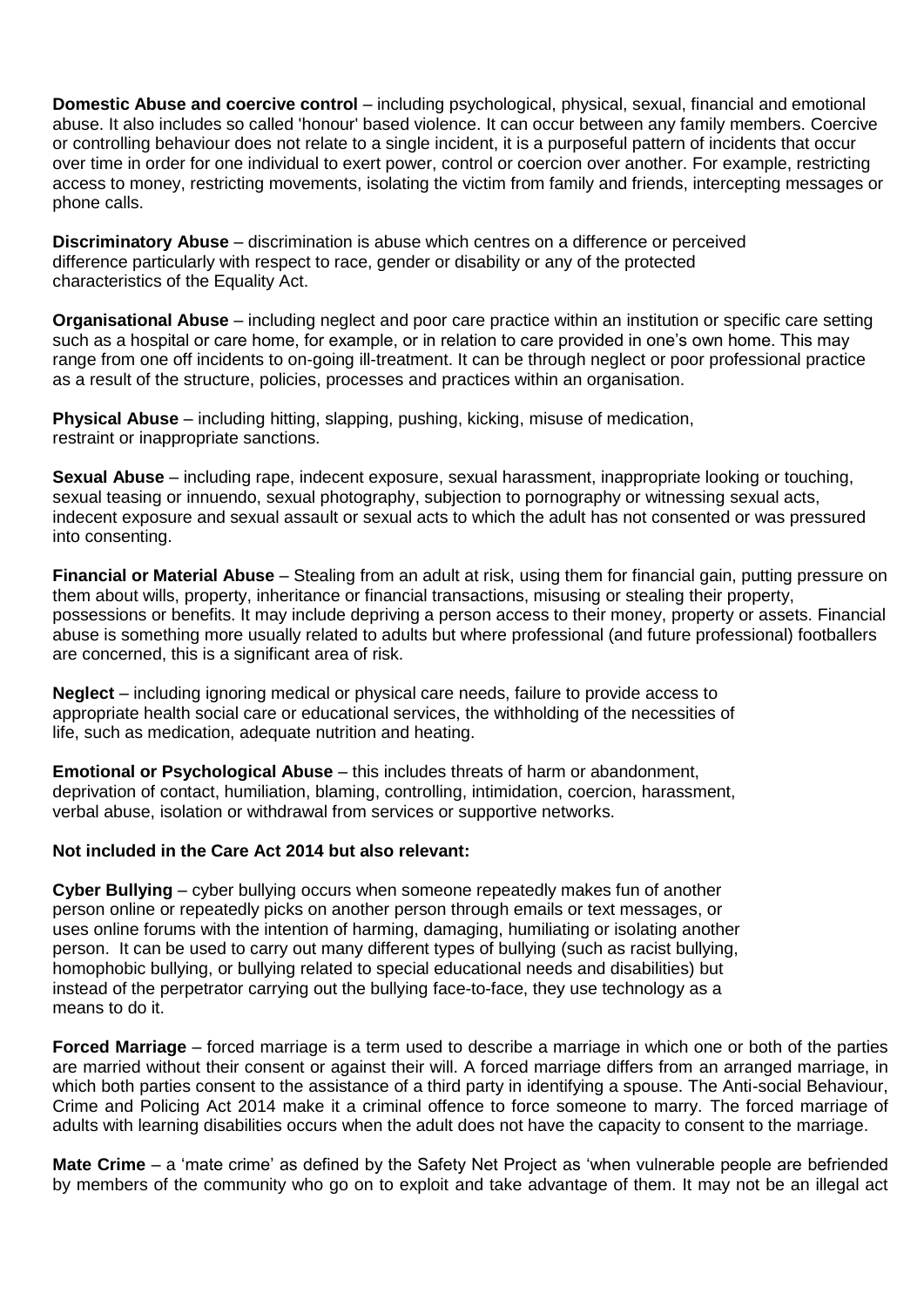but still has a negative effect on the individual.' Mate Crime is carried out by someone the adult knows and often happens in private. In recent years there have been a number of Serious Case Reviews relating to people with a learning disability who were murdered or seriously harmed by people who purported to be their friend.

**Radicalisation** – the aim of radicalisation is to attract people to their reasoning, inspire new recruits and embed their extreme views and persuade vulnerable individuals of the legitimacy of their cause. This may be direct through a relationship, or through social media.

### **5. Signs and indicators of abuse and neglect**

Abuse can take place in any context and by all manner of perpetrator. Abuse may be inflicted by anyone in the club who an athlete comes into contact with. Or club members, workers, volunteers or coaches may suspect that an athlete is being abused or neglected outside of the club setting. There are many signs and indicators that may suggest someone is being abused or neglected, these include but are not limited to:

- Unexplained bruises or injuries or lack of medical attention when an injury is present.
- Person has belongings or money going missing.
- Person is not attending / no longer enjoying their sessions. you may notice that a participant in a team has been missing from practice sessions and is not responding to reminders from team members or coaches.
- Someone losing or gaining weight / an unkempt appearance. this could be a player whose appearance becomes unkempt, does not wear suitable sports kit and deterioration in hygiene.
- A change in the behaviour or confidence of a person. For example, a participant may be looking quiet and withdrawn when their brother comes to collect them from sessions, in contrast to their personal assistant whom they greet with a smile.
- They may self-harm.
- They may have a fear of a particular group or individual.
- They may tell you / another person they are being abused i.e. a disclosure.
- Harassing of a club member because they are or are perceived to have protected characteristics.
- Not meeting the needs of the participant. E.g. this could be training without a necessary break.
- A coach intentionally striking an athlete.
- This could be a fellow athlete who sends unwanted sexually explicit text messages to a learning disabled adult they are training alongside.
- This could be an athlete threatening another athlete with physical harm and persistently blaming them for poor performance.

# **6. What to do if you have a concern or someone raises concerns with you.**

- It is not your responsibility to decide whether or not an adult has been abused. It is however everyone's responsibility to respond to and report concerns.
- If you are concerned someone is in immediate danger, contact the police on 999 straight away. Where you suspect that a crime is being committed, you must involve the police.
- If you have concerns and or you are told about possible or alleged abuse, poor practice or wider welfare issues you must report this to the Ipswich Town Football Club Lead Safeguarding Officer, Stuart Hayton or Lauren Fellingham, or, if the Lead Safeguarding or Welfare Officer is implicated then report to the Ipswich Town Football Club Whistle blowing Officer Denise Booth..
- When raising your concern with the Club Welfare Officer or Lead Safeguarding Officer, remember Making Safeguarding Personal. It is good practice to seek the adult's views on what they would like to happen next and to inform the adult you will be passing on your concern and
- It is important when considering your concern that you also ensure that keep the person informed about any decisions and action taken about them and always consider their needs and wishes.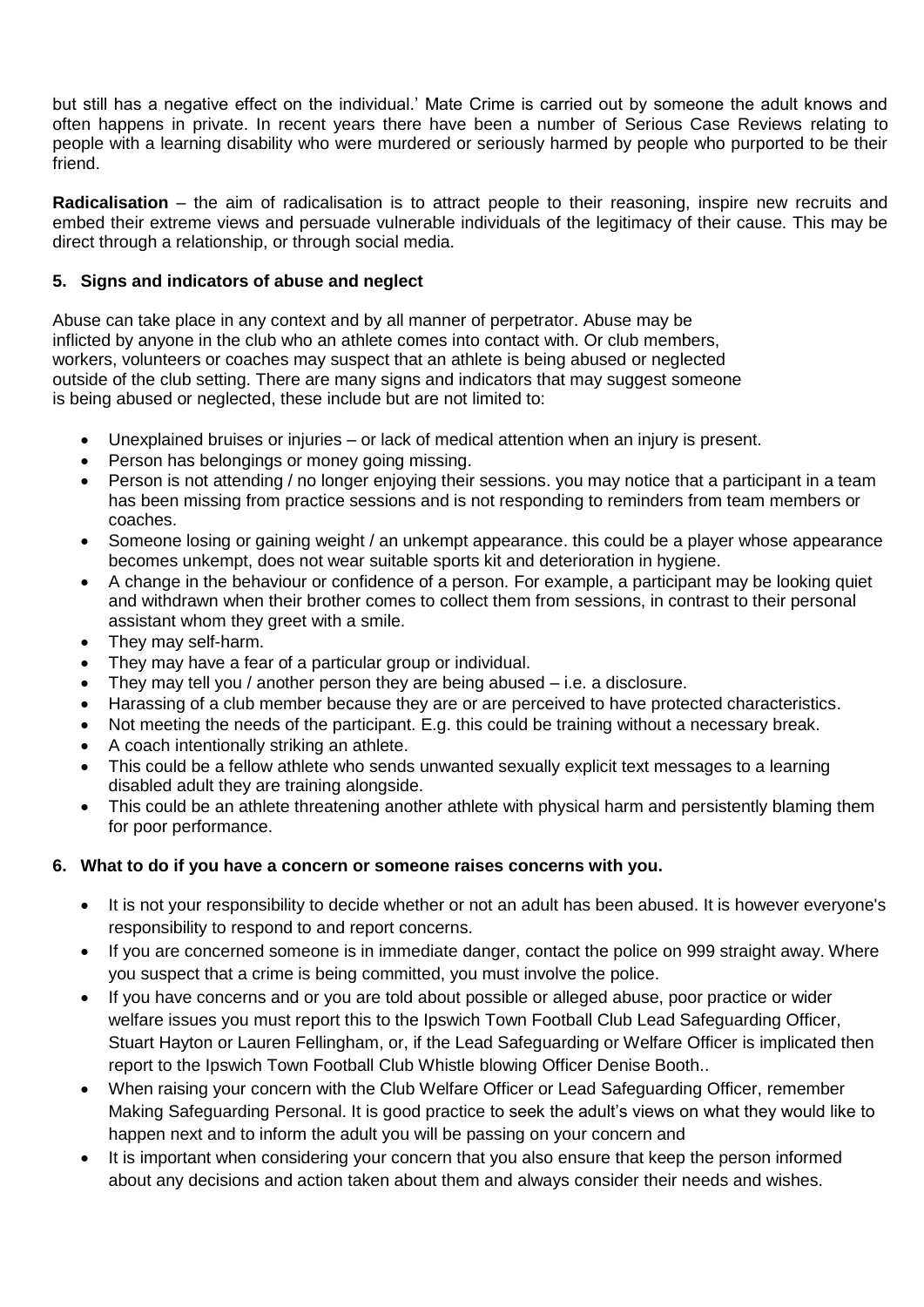# **7. How to respond to a concern**

- Make a note of your concerns.
- Make a note of what the person has said using his or her own words as soon as practicable. Complete a ITFC Safeguarding Adults Incident Form and submit to the Ipswich Town Football Club Lead Safeguarding Officer, Stuart Hayton or Lauren Fellingham.
- Remember to make safeguarding personal. Discuss your safeguarding concerns with the adult, obtain their view of what they would like to happen, but inform them it's your duty to pass on your concerns to your lead safeguarding or welfare officer.
- Describe the circumstances in which the disclosure came about.
- Take care to distinguish between fact, observation, allegation and opinion. It is important that the information you have is accurate.
- Be mindful of the need to be confidential at all times, this information must only be shared with your Lead Safeguarding or Welfare Officer and others on a need to know basis.
- If the matter is urgent and relates to the immediate safety of an adult at risk then contact the emergency services immediately.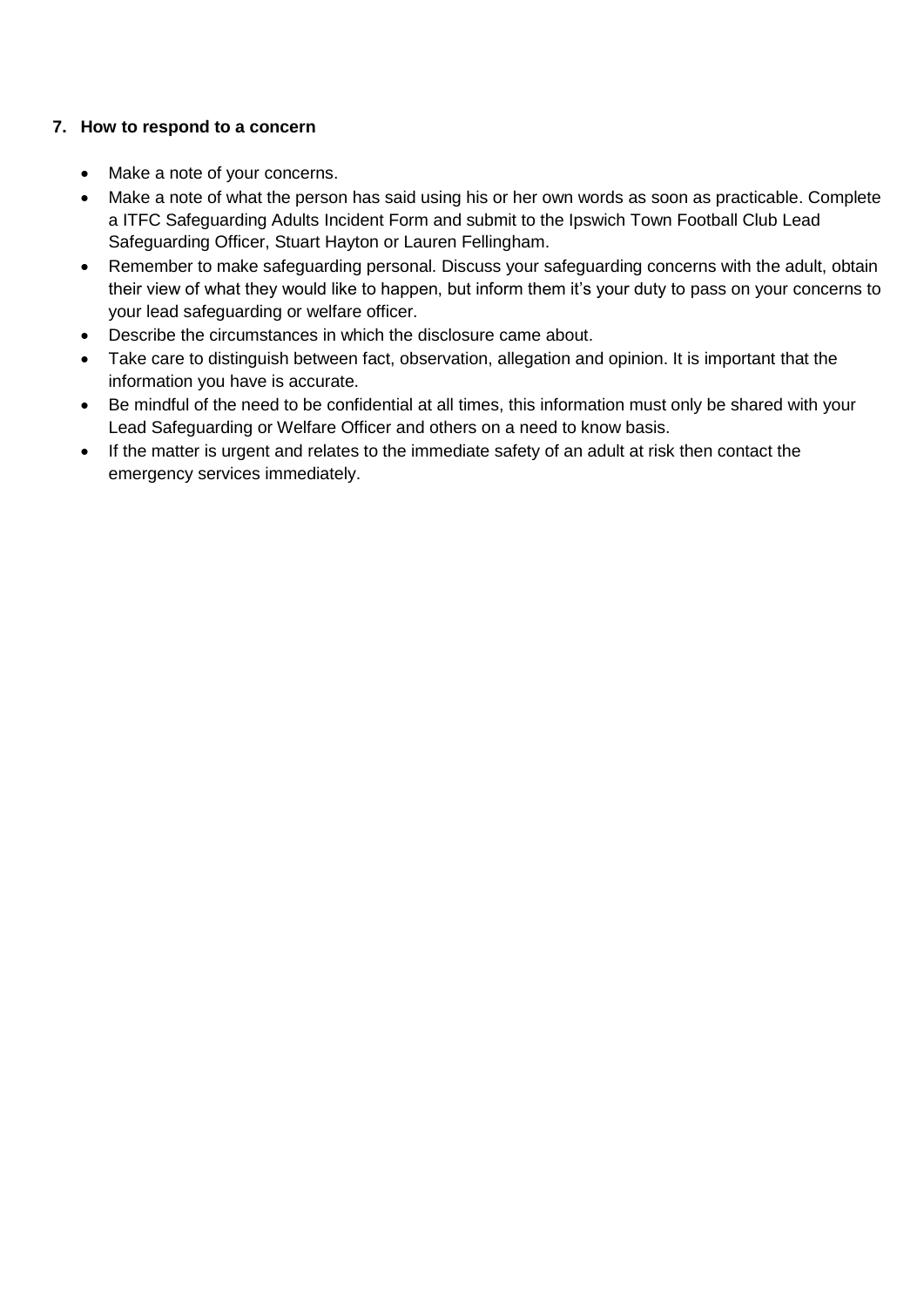# **8. Safeguarding Adults Flowchart**

Dealing with Concerns, Suspicions or Disclosure



**Remember to involve the adult at risk throughout the process wherever possible and gain consent for any referrals to social care if the person has capacity**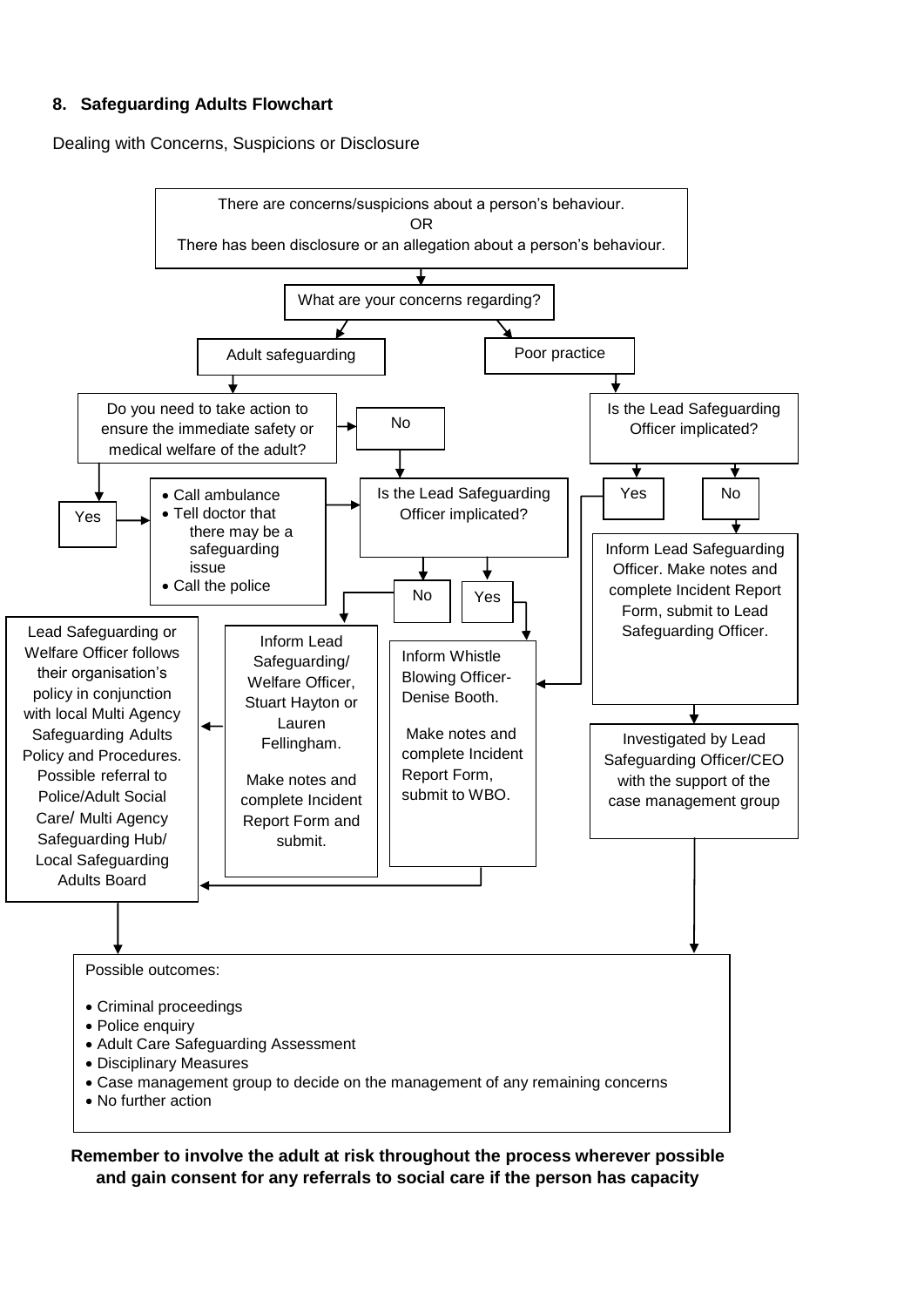# **9. Roles and responsibilities of those within Ipswich Town Football Club**

- Ipswich Town Football Club and the Ipswich Town Community Trust is committed to having the following in place:
- A Lead Safeguarding Officer to produce and disseminate guidance and resources to support the policy and procedures.
- A clear line of accountability within the organisation for work on promoting the welfare of all adults.
- Procedures for dealing with allegations of abuse or poor practice against members of staff and volunteers.
- A Disciplinary Panel will be formed as required for a given incident, if appropriate and should a threshold be met.
- Arrangements to work effectively with other organisations to safeguard and promote the welfare of adults, including arrangements for sharing information.
- Appropriate whistle blowing procedures and an open and inclusive culture that enables safeguarding and equality and diversity issues to be addressed.
- Clear codes of conduct are in place for coaches, participants, officials, spectators and other relevant individuals.

# **10. Good practice, poor practice and abuse**

### **Introduction**

It can be difficult to distinguish poor practice from abuse, whether intentional or accidental.

It is not the responsibility of any individual involved in Ipswich Town Football Club and the Ipswich Town Community Trust to make judgements regarding whether or not abuse is taking place, however, all Ipswich Town Football Club and Ipswich Town Community Trust personnel have the responsibility to recognise and identify poor practice and potential abuse, and act on this if they have concerns.

# **Good practice**

Ipswich Town Football Club expects that that coaches of adult athletes:

Have completed a course in basic awareness in working with and safeguarding Adults.

# **Everyone should:**

- Aim to make the experience of Ipswich Town Football Club and the Ipswich Town Community Trust fun and enjoyable.
- Promote fairness and playing by the rules.
- Not tolerate the use of prohibited or illegal substances.
- Treat all adults equally and preserve their dignity; this includes giving more and less talented members of a group similar attention, time and respect.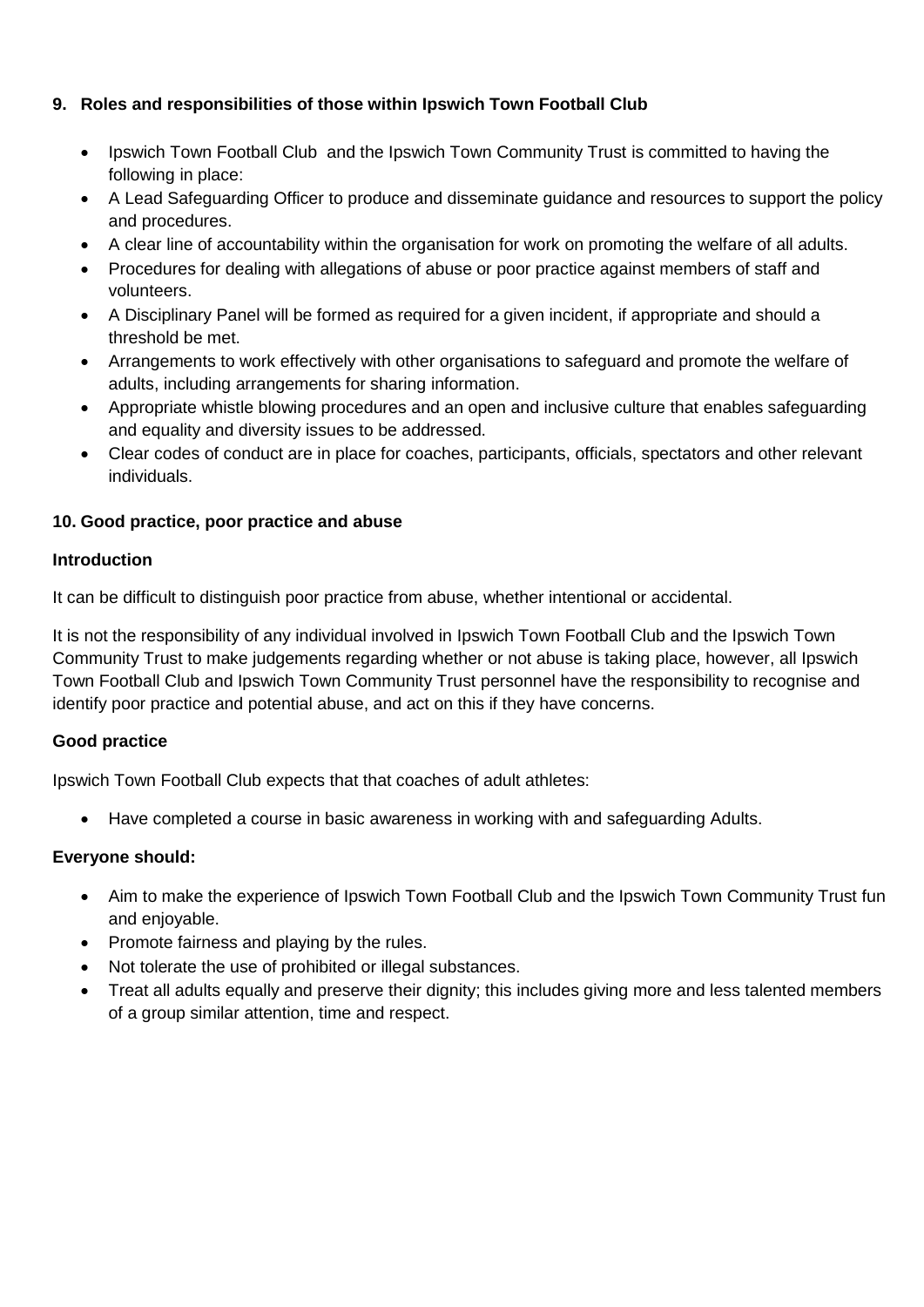# **Safer Working Practice for EFL Members**

### **Good Practice guidelines**

All personnel are encouraged to demonstrate exemplary behaviour to best safeguard children but also to protect themselves from allegations.

The following are common sense examples of how to create a positive culture and climate within Ipswich Town.

### **Good practice means:**

- All staff are responsible for their own actions and behaviour and should avoid any conduct which would lead any reasonable person to question their motivation and intentions.
- Treating all adults equally, and with respect and dignity.
- Putting the welfare of each adult first and act in their best interest.
- Building balanced relationships based on mutual trust and maintain professional boundaries at all times.
- Give enthusiastic and constructive feedback rather than negative criticism. Making football fun, enjoyable and promoting fair play.
- Being an excellent role model this includes not smoking, drinking excessive amounts of alcohol, using drugs or using bad language in the company of adults.
- Have access to and be familiar with the Club's Code of Conduct ( Refer to Rules of the Road Handbook) and Safeguarding policies and procedures (Refer to ITFC Safeguarding Children Policy).
- Know who the Safeguarding Manager is and how to contact them.
- Ensure any concerns or allegations pertaining to a adult's safety and welfare are recorded and acted upon, in line with the club's safeguarding policies and procedures.
- Promote an environment where poor practice is challenged and reported.
- Help maintain an ethos whereby colleagues, adults and their carers feel able to articulate any concerns, safe in the knowledge that effective action will be taken as appropriate.
- Ensure there is always an appropriate staff to participant ratio, determined by: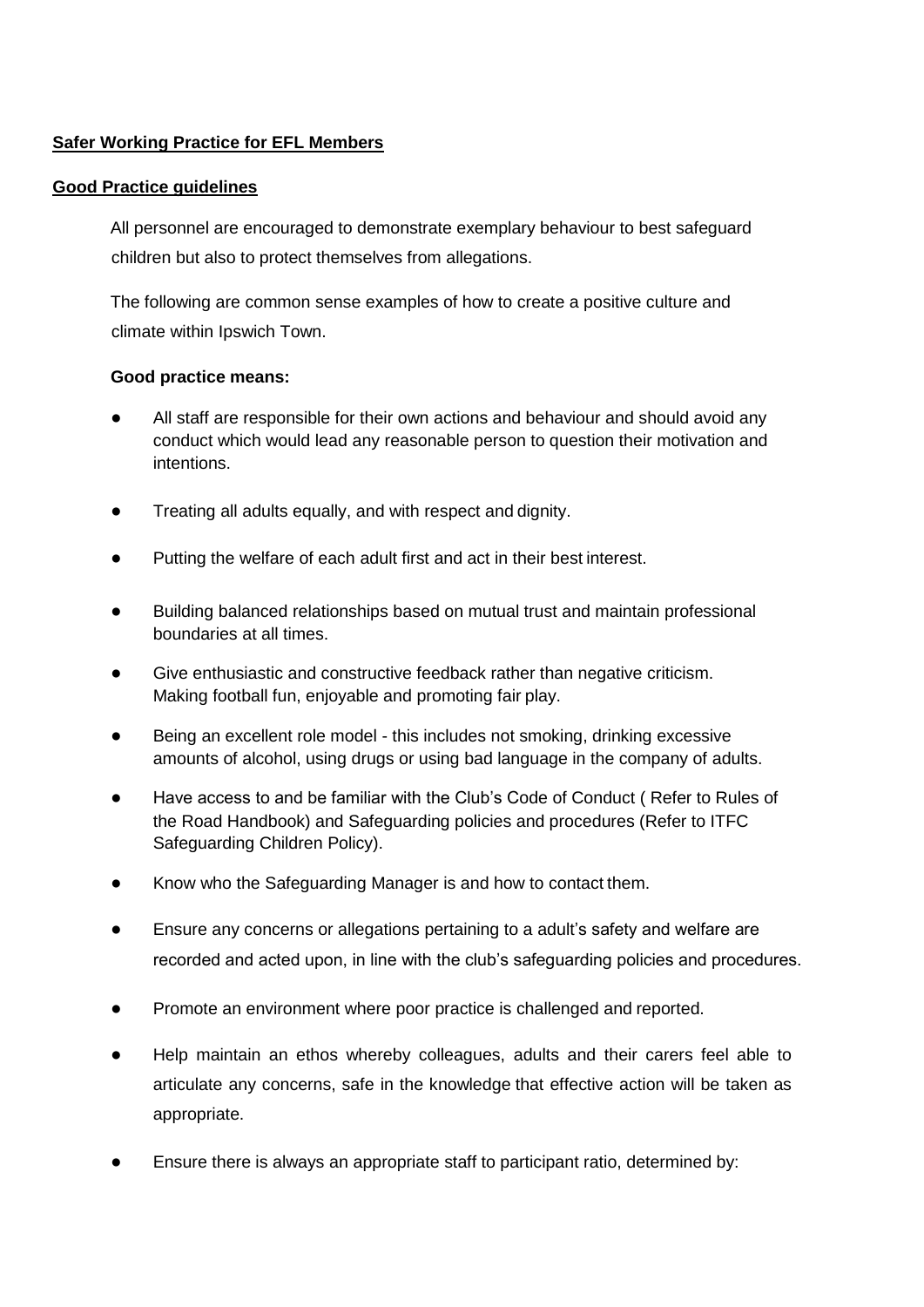- 1. Age and needs of the participants.
- 2. Nature of the activity and environment.
- 3. Risk assessments identifying potential behavioural or other issues.
- 4. Expertise and experience of the staff involved.
- 5. Male and female supervising staff wherever possible for mixed gender participant activities.

### **Relationship of Trust & Communication**

When an individual accepts a role at Ipswich Town or the Ipswich Town Community Trust that involves working or volunteering with children or adults at risk, he/she must understand and acknowledge the responsibilities and trust inherent in the role. A relationship of trust can be described as one in which one party has power and influence over the other by virtue of their work and the nature of the activity.

Staff must **not**:

- Use their position to gain access to information relating to adults for their own advantage.
- Use their power to intimidate, threaten, coerce or undermine adults at risk.
- Use their status and standing to form or promote inappropriate relationships, professional boundaries must be maintained at all times.
- Contact adults at risk known through football outside of thefootball context on social networking sites and ask for personal information.
- Use internet or web based communications to send personal messages of a non-football nature to a adult at risk.
- Engage in any personal communications, 'banter' or comments.

(For further guidance refer to the club's Safeguarding Social Media Policy)

### Staff **must**:

- Only contact adults at risk for professional reasons and with the knowledge and agreement of Ipswich Town or the Ipswich Town Community Trust.
- Be an excellent role model this includes not smoking, not using bad language, not using drugs or being under the influence of alcohol in the company of adults at risk..

### **Staff and Volunteer Behaviour**

Staff and Volunteers at Ipswich Town and the Ipswich Town Community Trust have a responsibility to maintain confidence in their suitability to work with children and adults at risk. Behaviour and actions that would lead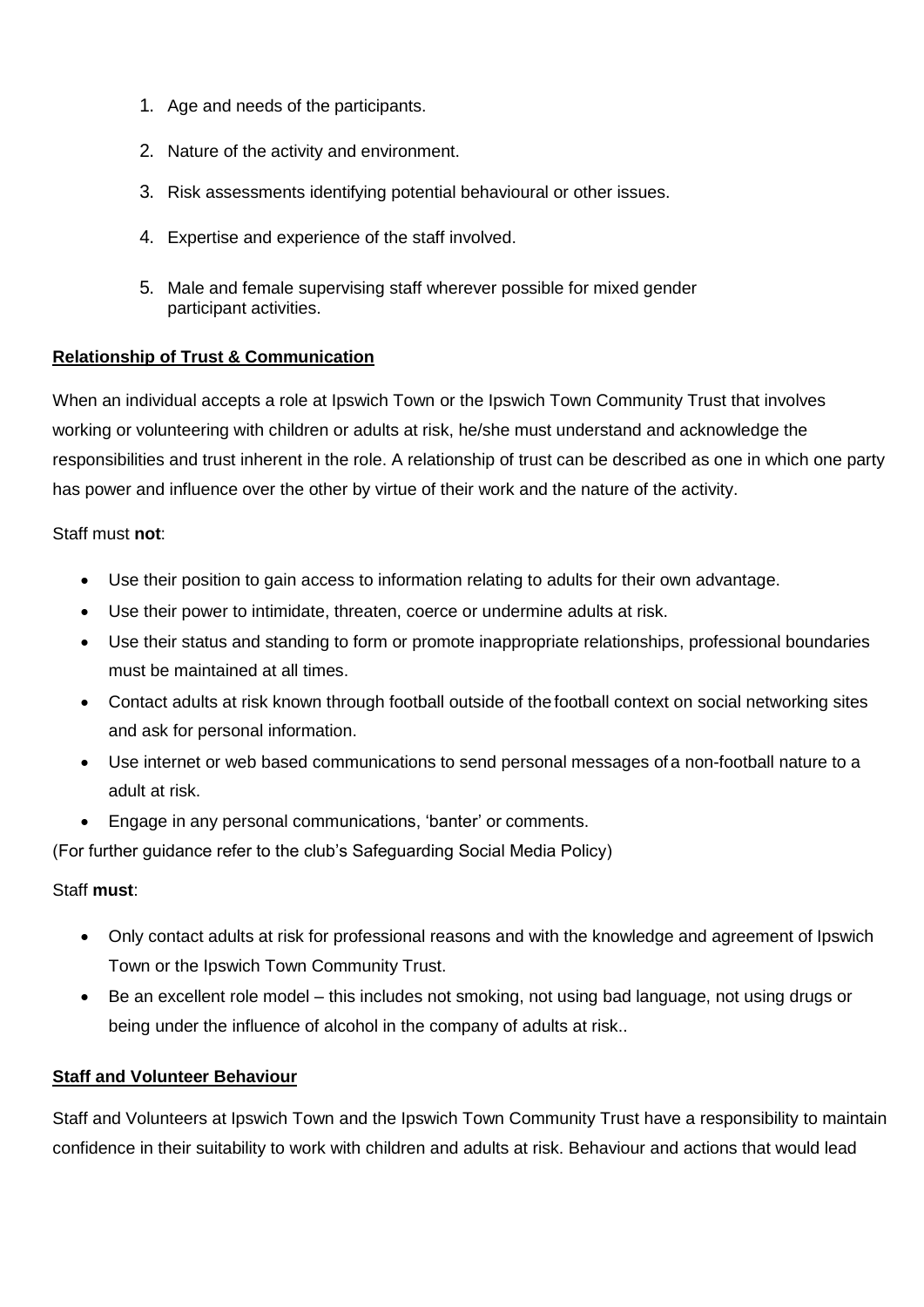any reasonable person to question motivation, intentions and suitability to work with these groups must be avoided.

# Staff **must**:

- Familiarise themselves with their club's safeguarding and related policies and procedures and know who their Safeguarding Manager and Designated Safeguarding Officers are and how to contact them.
- Be vigilant and ensure all adults and carers act in accordance with the standards set by Ipswich Town and the Ipswich Town Community Trust. Staff are also responsible for those who enter changing rooms etc.
- Treat adults at risk equally with dignity and fairness and build balanced relationships based on mutual trust.
- Encourage and demonstrate consistently high standards of behaviour and understand the types of behaviour that may call into question their suitability to work with children and/or adults at risk.
- Be aware that behaviour outside of work time may impact upon their suitability to work with children and/or adults at risk.
- Be aware that breaches of the law, the Club's safeguarding policies and this guidance may result in criminal and/or disciplinary action being taken against them. (See ITFC Disciplinary Action Policy).

# **Staff must never:**

- Use their position to gain access to information relating to children and/or adults at risk for their own or others' advantage. Such information should only be used or shared to protect children and/or adults at risk and to meet their needs.
- Carry out their duties whilst under the influence of alcohol, solvents or drugs.
- Engage in any sexual, betting, gambling or related activities or have discussions about such activities in the presence of children and/or adults at risk except in a clear educational context and with the knowledge and agreement of Ipswich Town and the Ipswich Town Community Trust.
- Use Ipswich Town or Ipswich Town Community Trust equipment to access pornography on personal devices when on duty.
- Access, make or distribute illegal or indecent content or images of children/adults at risk

# **Creating a Safe Environment**

Ipswich Town Football Club and the Ipswich Town Community Trust take into consideration the health, safety and welfare of all children during the planning, delivery and review of all activities.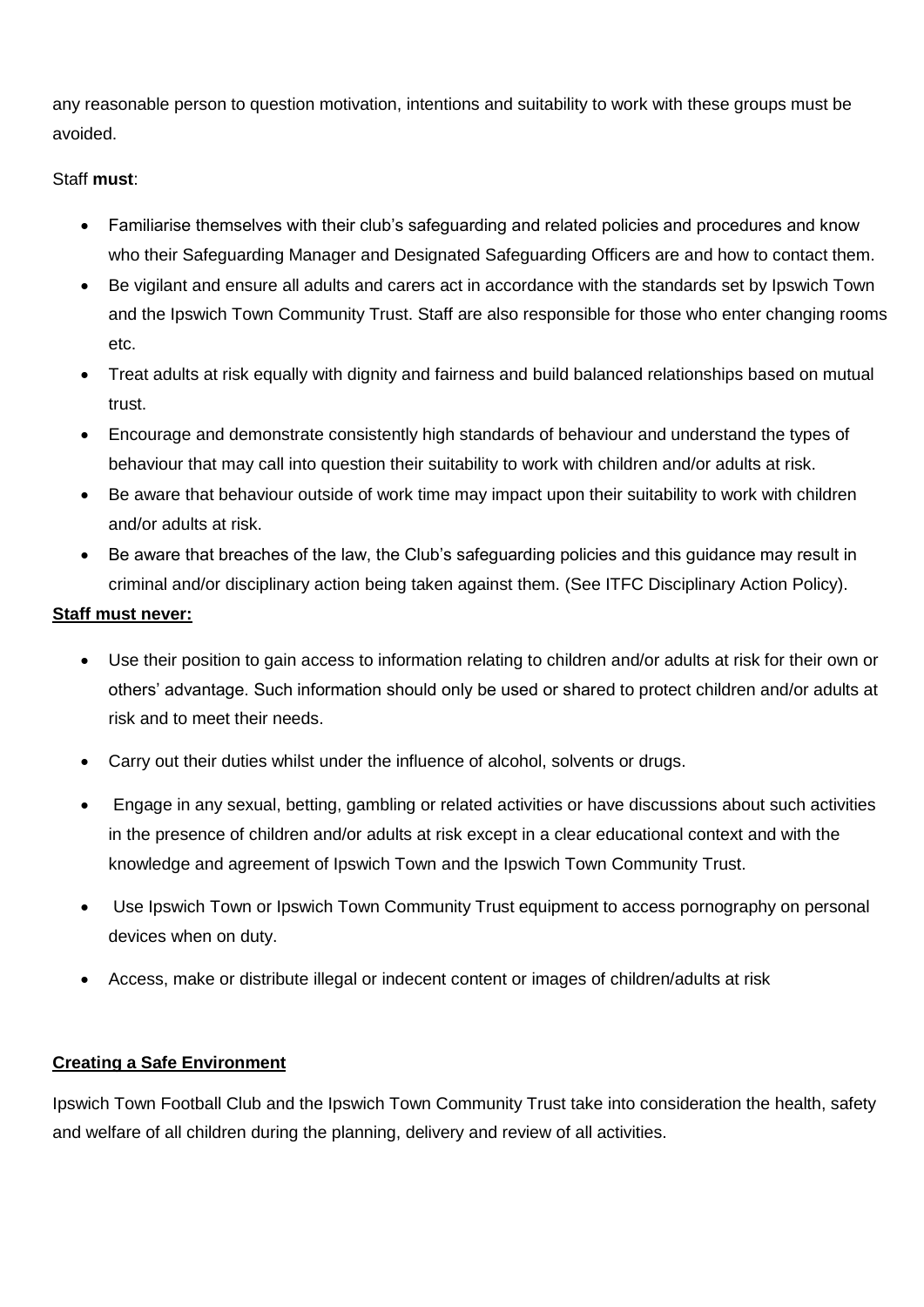### Staff must:

- Identify the health, safety and safeguarding risks when conducting any event/ activity with adults at risk.
- Know emergency response procedures covering injury, illness, emergency evacuation, missing persons, local services and emergency contacts including emergency consular assistance details when abroad and ensure there is adequate insurance cover in place.
- Secure parental/carer consent in writing for participation, use of images/footage and to act in loco parentis, if the need arises to give permission for the administration of emergency first aid and/or other medical treatment.
- Be subject to DBS checks at the highest level.
- Keep a written record of any injury or accident that occurs, along with the details of any treatment given and/or action taken. Advise parents of the incident.

### **Home visits**

There are circumstances and occasions in which a member of staff's responsibilities may include home visits. Wherever possible such visits should not be undertaken alone. Contact by whatever means and meetings with vulnerable groups outside work arrangements should not take place without the agreement of the club, and in the case of a adult at risk, they should not take place without a parent/carer being present. A Safeguarding Officer should be consulted in all instances.

### **Photography and Digital Imagery**

Ipswich Town and the Ipswich Town Community Trust utilises designated photographers to record activities and events within the club. Written parental/carers consent must be obtained before any adult at risk partaking in Ipswich Town and the Ipswich Town Community Trust events and activities are photographed, filmed or their image is captured using any device.

The exception to this, when written parental consent will not apply, is when the adult at risk enters solely as a spectator at Portman Road (including all locations owned, occupied or utilised by the club), at which time the terms and conditions of entry advise that by a parent/carer allowing their adult at risk to enter the ground they thereby provide consent for that adult at risk's image to be captured/used by the club. This is in line with existing club and EFL Ground Regulations 24 and 26.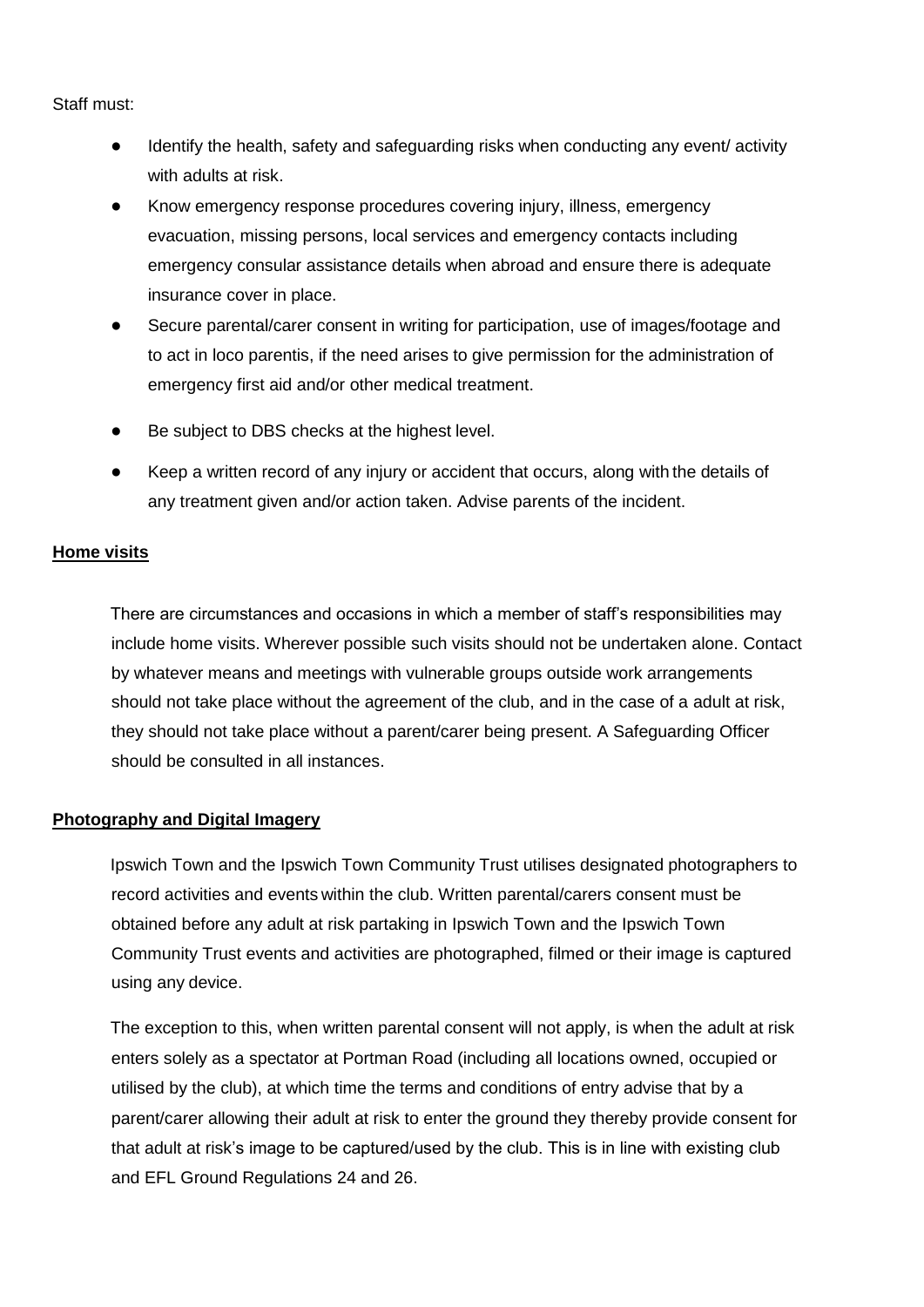Staff should not take unauthorised images or video footage of adults at risk. In addition, staff should never use or distribute images of adults at risk without their knowledge and parental consent and without the permission of Ipswich Town Football Club or the Ipswich Town Community Trust.

(For more information please refer to ITFC Photography and Digital Imagery Policy and ITFC Academy Images Policy)

### **Rewards and Gifts**

Staff should exercise care when selecting children and/or adults at risk for Activities, privileges or rewards to avoid perceptions of favouritism or unfairness. Methods and criteria for selection should always be transparent and consistently applied. Care should also be taken to ensure that Staff do not accept any gift that might be construed as a bribe by others or lead the giver to expect preferential treatment.

At Ipswich Town and the Ipswich Town Community Trust, staff may at your discretion accept genuine gifts given as a token of appreciation to a value not exceeding £50. You may not accept any gift (whatever the value) offered by any third party in consideration of favours given or in the expectation of favours to be given in the course of your employment. Further, you must immediately notify your Manager of all gifts or offers of gifts whether or not considered by you to be improperly motivated. It is a disciplinary offence to fail to notify your Manager of any such gift or offer. If you are offered a gift exceeding £50 in value which you consider to be a genuine expression of appreciation you should disclose the offer in accordance with the above requirements and seek the Club's and Trust's consent to you accepting the gift. You will be personally responsible for any tax liability that may arise on the gift. (Information found in the ITFC Rules of Road Staff Handbook)

### **First Aid and Administration of Medication**

When administering emergency first aid, Staff should ensure that another adult is aware of the action being taken wherever possible. At Ipswich Town Football Club, a qualified First Aider should be found to administer any first aid. Staff should understand the extent and limitations of their role and should recognise when an injury requires more experienced intervention.

### **Safeguarding within Partnerships**

Ipswich Town recognises its responsibility to safeguard the welfare of all Children and Adults at Risk participating in club activities and when participating in activities arranged in partnership with an external service provider. The club is committed to working within partnerships to provide a safe environment for all Children and Adults at Risk by utilising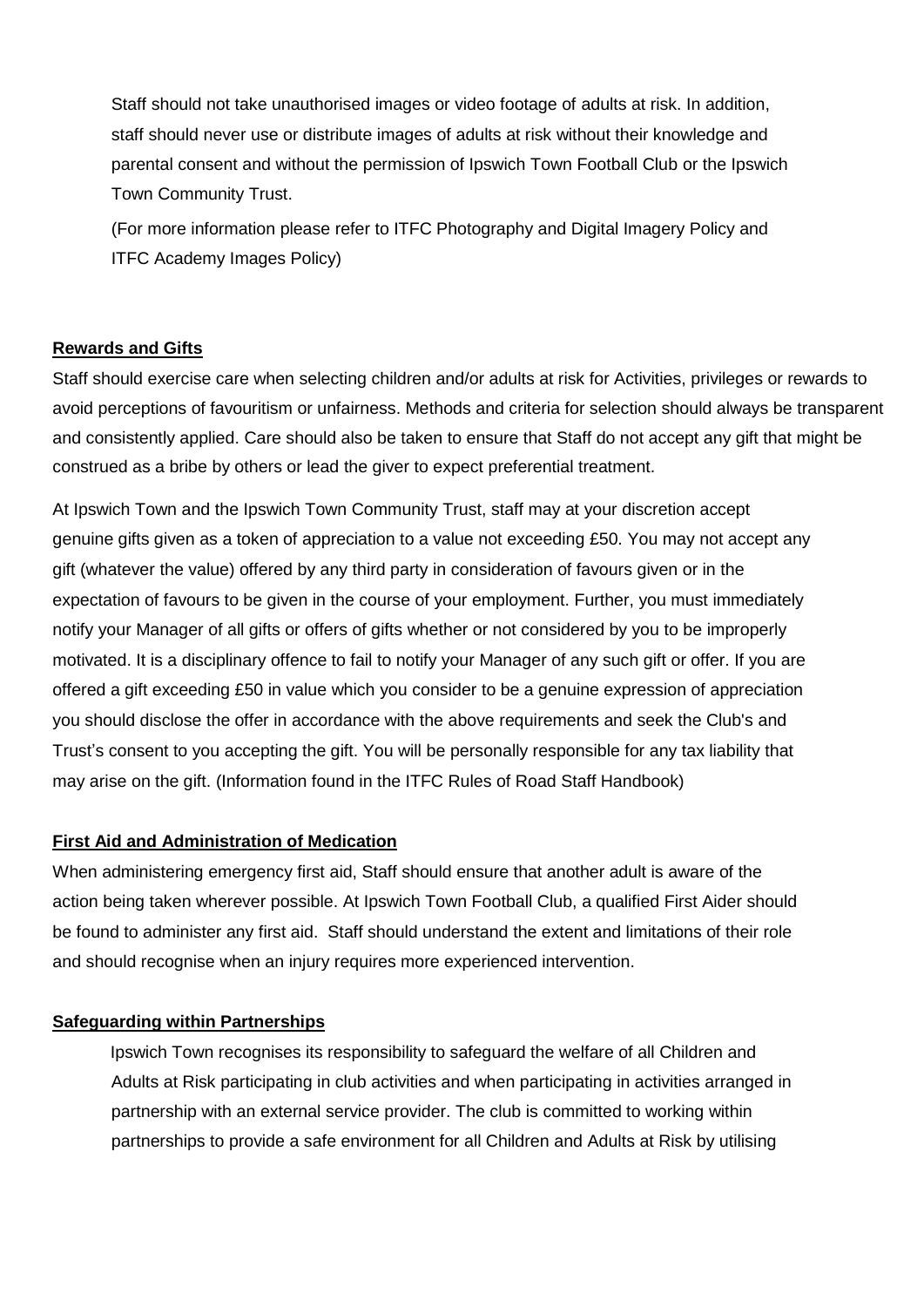Safeguarding Policies and Procedures to protect vulnerable groups from physical, sexual or emotional harm, neglect, bullying or exploitation.

The club commitment to safeguarding is outlined in any partnership agreements, service level agreements or any other agreements that are in place with any service provider or for commissioned services insofar as those services relate to Children or Adults at Risk of Harm. (For more information see ITFC Safeguarding within Partnerships Policy)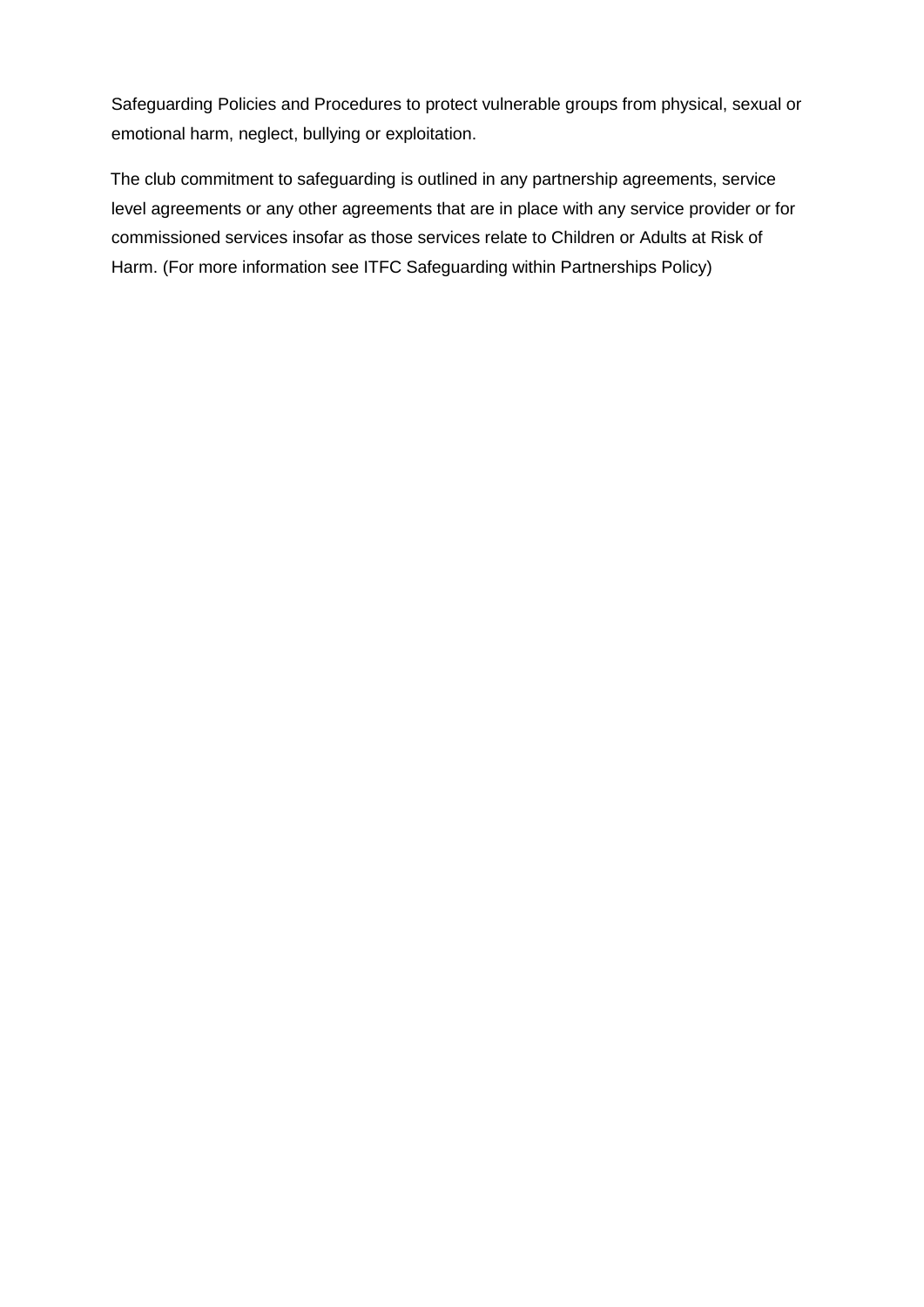#### **Confidentiality**

Ipswich Town and the Ipswich Town Community Trust will operate on the premise that all information imparted to a member of staff will be treated in confidence. Confidentiality is a key issue in the lives of young people. They may trust a member of staff with issues of a personal nature and wherever possible their confidences should be respected. Staff must not however make promises on confidentiality they may be unable to keep.

Furthermore, staff should always make any complainant fully aware of any situation where confidentiality must not be maintained. Where there is a concern that the adult may be suffering, or is at risk of suffering, abuse or significant harm, the adult at risk's safety and welfare must be the overriding consideration.

Adults at risk may disclose information verbally and non-verbally which is difficult for the member of staff to deal with without further advice/support, or which must be reported to statutory agencies. In this case the complainant should be told that the situation will be discussed with the Safeguarding Manager or Designated Safeguarding Officer with a speciality in that area, but confidentiality will be maintained if possible.

#### **Information sharing**

Ipswich Town and the Ipswich Town Community Trust is committed to sharing information for the purposes of safeguarding and promoting the welfare of adults at risk in line with Safeguarding Vulnerable Groups Act 2006, Mental Capacity Act 2005, Making Safeguarding Personal Guide 2014 and The care Act 2014- Statutory Guidance).Every effort though should be made to ensure that confidentiality is maintained for all concerned.

Information must be shared on a need to know basis, with or without the consent of the adult at risk to whom the information relates or the consent of that child's parent, carer or guardian. Whilst it is good practice to obtain consent wherever possible, it is not a prerequisite. Information may be shared with (but is not limited to) the following people:

- The Safeguarding Manager/Safeguarding Officers.
- The parents of the person who is alleged to have been abused.
- The person making the allegation.
- Social Services/Police.
- The Managing Director/Communications Manager.
- The alleged abuser (and parents if the alleged abuser is a child)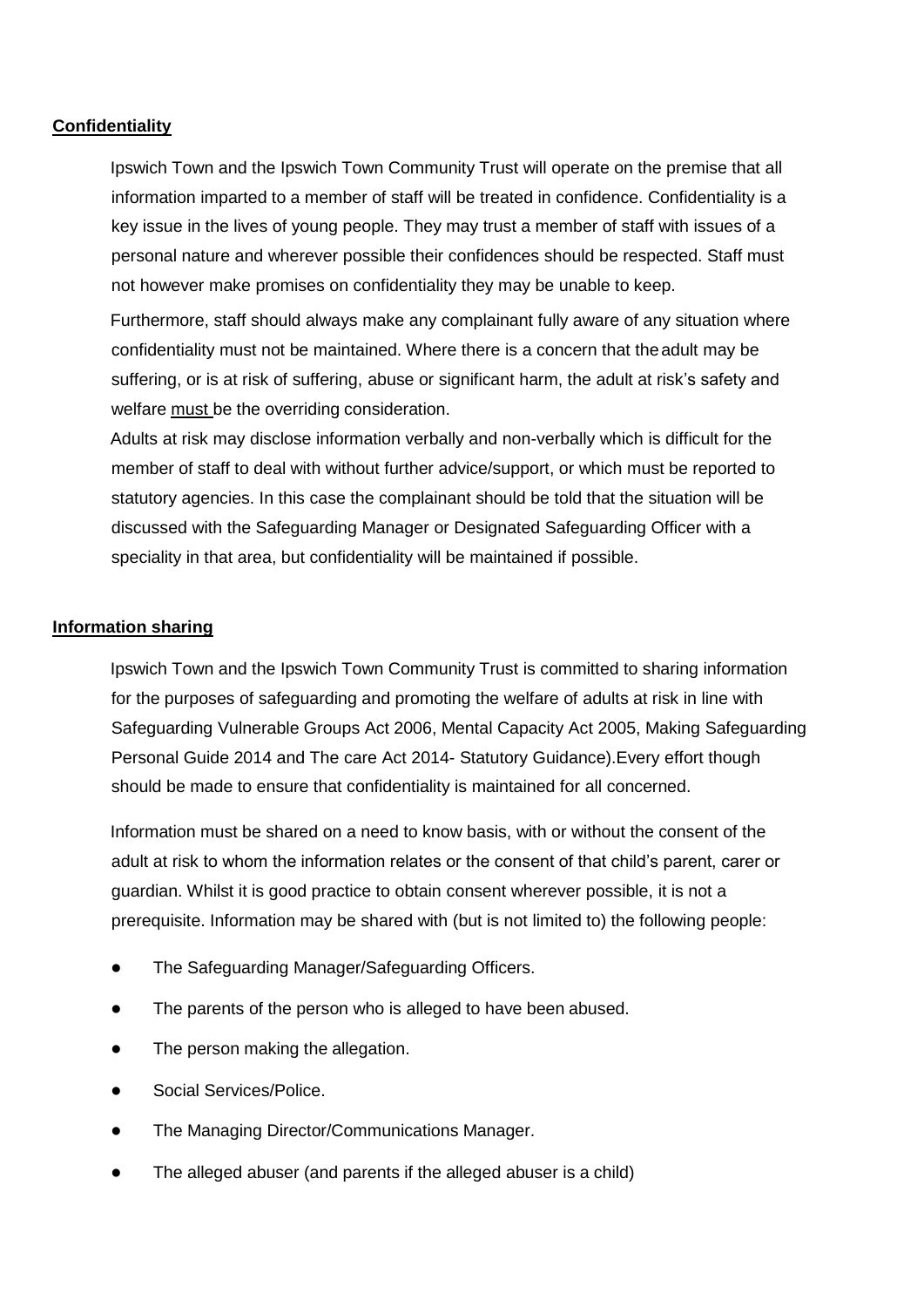In the event of a Criminal Investigation the Safeguarding Manager, Designated Safeguarding Officer (or member of staff dealing in their absence) will seek Social Services/Police advice on who should first approach the alleged abuser.

Information should be stored in a secure place with limited access to designated people, in line with data protection laws, e.g. that information is accurate, regularly updated, relevant and secure. Information will be retained for the relevant period as specified in the club's Data Retention Policy.(For more information see the Marcus Evans Telecom Policy)

### **11. Relevant Policies**

This policy should be read in conjunction with the following policies**:** 

- Safeguarding Policy- Protection of Vulnerable Adults 2015
- Safeguarding Adults in Sport 2017 Sport England
- Safeguarding Vulnerable Groups Act 2006
- Sexual Offences Act 2003
- Mental Capacity Act 2005
- Deprivation of Liberty Safeguards 2009
- The Care Act 2014- Statutory Guidance
- Making Safeguarding Personal Guide 2014
- ITFC Safeguarding Children Policy
- ITFC Whistle Blowing Policy
- ITFC Social media Policy
- **ITFC Complaints Policy**
- ITFC Disciplinary Policy
- ITFC Equality, Diversity and Respect Policy

### **12. Further Information**

Policies, procedures and supporting information are available on the Ipswich Town Football Club website**:** www.itfc.co.uk.

Designated Safeguarding Officers**:** 

- Stuart Hayton [stuart.hayton@itfc.co.uk](mailto:stuart.hayton@itfc.co.uk) 07894401201 Denise Booth [densie.booth@itfc.co.uk](mailto:densie.booth@itfc.co.uk) 01473 400595 Sian Skevington (Academy) [sian.skevintgon@itfc.co.uk](mailto:sian.skevintgon@itfc.co.uk) 07739 982 356 Matchday- Lauren Fellingham [lauren.fellingham@itfc.co.uk](mailto:lauren.fellingham@itfc.co.uk) 07786582958

### **Review date**

This policy will be reviewed every year or sooner in the event of legislative changes or revised policies and best practice.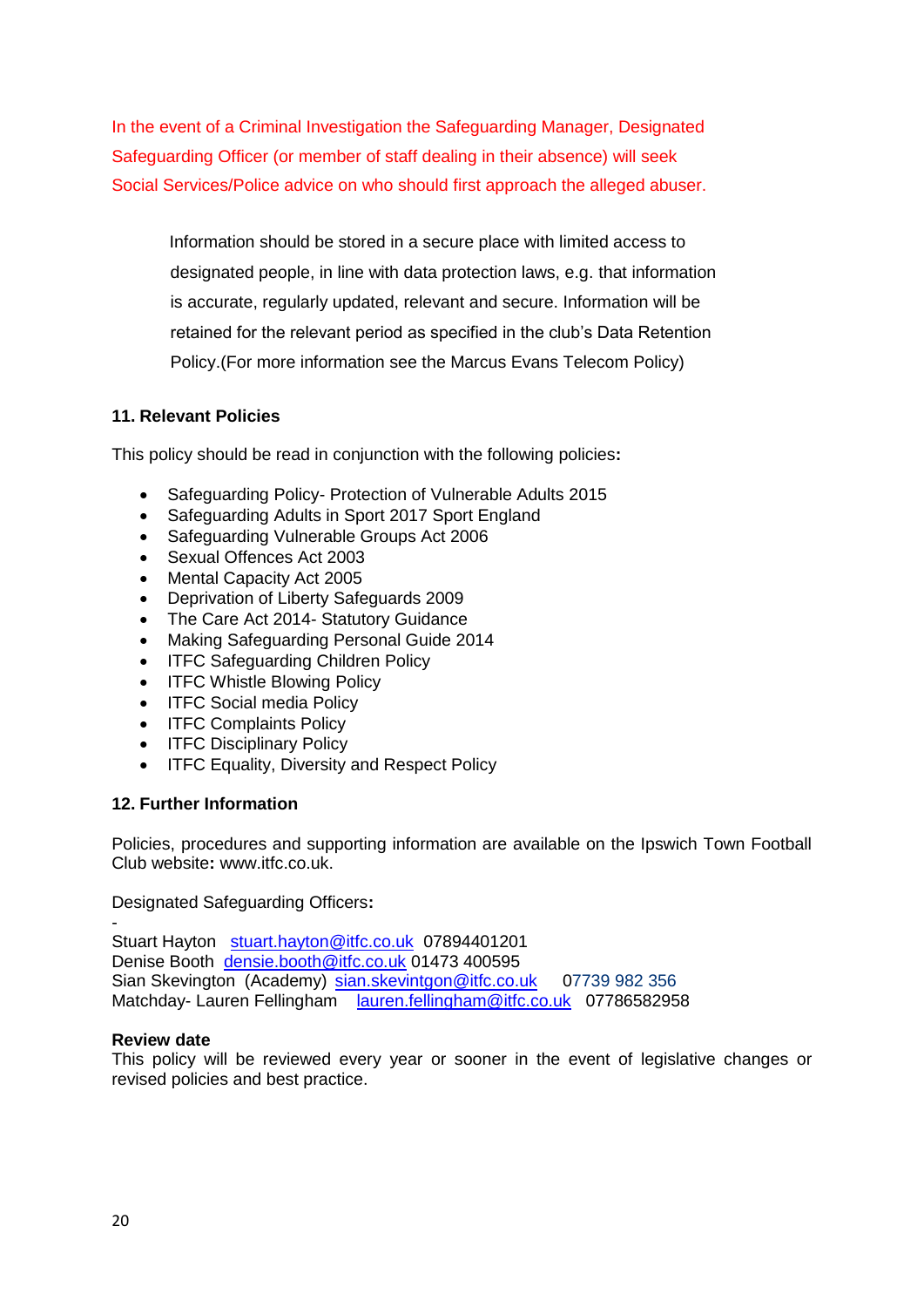# **Appendix 1**

# **Incident Report Form**

# **Safeguarding Adults Incident form**

To be completed as fully as possible if you have concerns regarding an adult. It is important to inform the adult about your concerns and that you have a duty to pass the information onto the safeguarding officer. The safeguarding officer will then look at the information and start to plan a course of action, in conjunction with yourself, the adult involved and if necessary social care or other relevant organisations.

| Section 1 - details of adult at risk |                                                                                             |  |  |  |
|--------------------------------------|---------------------------------------------------------------------------------------------|--|--|--|
| Name of adult                        |                                                                                             |  |  |  |
| Address                              |                                                                                             |  |  |  |
|                                      |                                                                                             |  |  |  |
| Date of Birth                        |                                                                                             |  |  |  |
| Age if date of birth not             |                                                                                             |  |  |  |
| known                                |                                                                                             |  |  |  |
| GP practice (if known)               |                                                                                             |  |  |  |
| Contact number                       |                                                                                             |  |  |  |
| Section 2 - your details             |                                                                                             |  |  |  |
| Name                                 |                                                                                             |  |  |  |
| Contact phone number(s)              |                                                                                             |  |  |  |
| Email address                        |                                                                                             |  |  |  |
| Line manager or alternative          |                                                                                             |  |  |  |
| contact                              |                                                                                             |  |  |  |
| Name of organisation/club            |                                                                                             |  |  |  |
| Your Role in organisation            |                                                                                             |  |  |  |
| Section 3 - details of Concern       |                                                                                             |  |  |  |
|                                      |                                                                                             |  |  |  |
|                                      | Detail what you have seen/been told/other that makes you believe the adult at risk is being |  |  |  |
|                                      | abused or is at risk of abuse (include dates/times/evidence from records/photos etc.)       |  |  |  |
|                                      |                                                                                             |  |  |  |
|                                      |                                                                                             |  |  |  |
|                                      |                                                                                             |  |  |  |
|                                      |                                                                                             |  |  |  |
|                                      |                                                                                             |  |  |  |
|                                      |                                                                                             |  |  |  |
|                                      |                                                                                             |  |  |  |
|                                      |                                                                                             |  |  |  |
|                                      |                                                                                             |  |  |  |
|                                      |                                                                                             |  |  |  |
|                                      |                                                                                             |  |  |  |
|                                      |                                                                                             |  |  |  |
|                                      |                                                                                             |  |  |  |
|                                      |                                                                                             |  |  |  |
|                                      |                                                                                             |  |  |  |
|                                      |                                                                                             |  |  |  |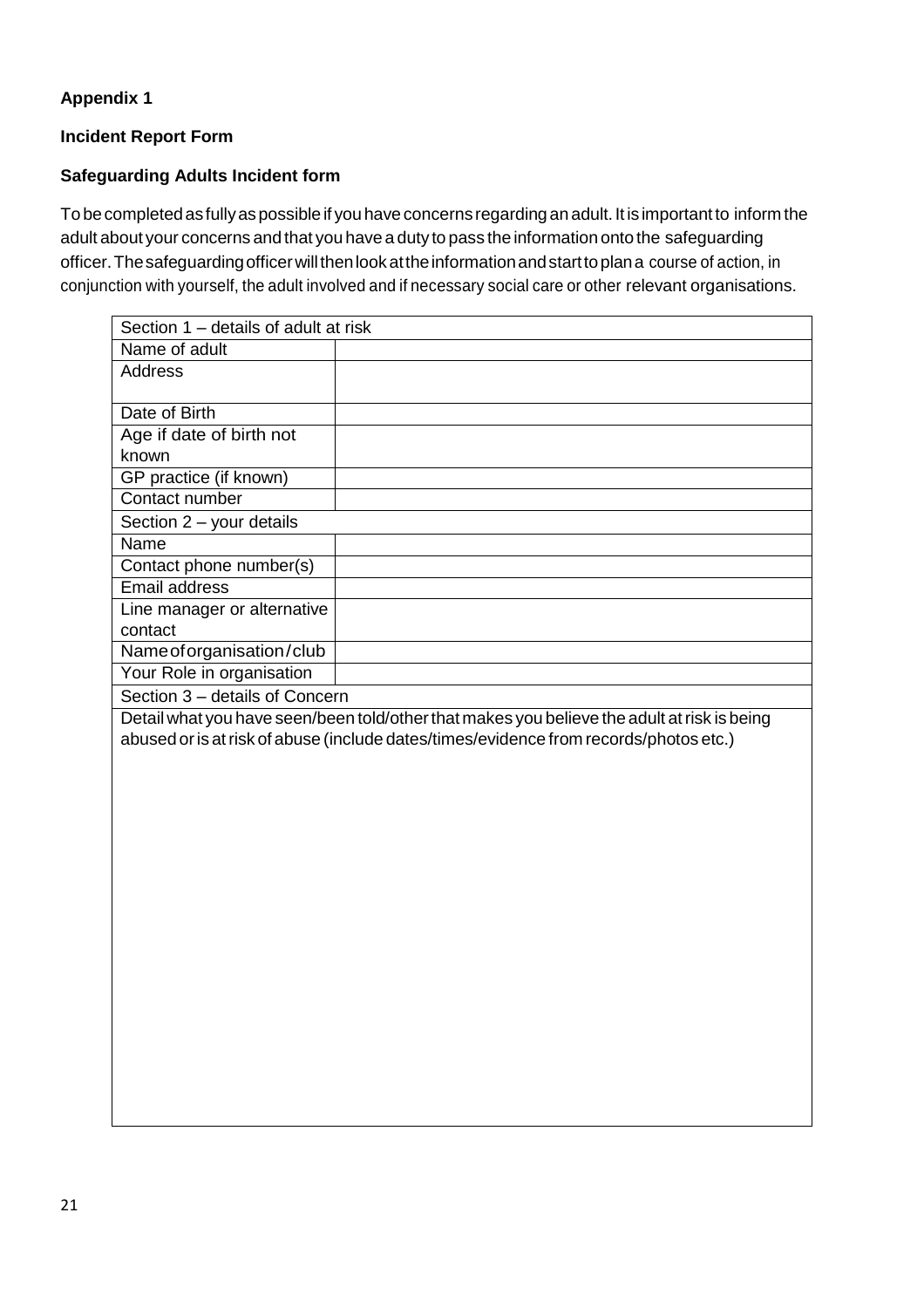| Section 4 - Abuse type(s) - please tick as many as you feel may apply                                                                    |                     |                                            |  |  |
|------------------------------------------------------------------------------------------------------------------------------------------|---------------------|--------------------------------------------|--|--|
| Psychological<br>Physical                                                                                                                |                     | Financial                                  |  |  |
| Sexual                                                                                                                                   | Discriminatory      | Organisational (formerly<br>institutional) |  |  |
| Neglect                                                                                                                                  | Hate incident/crime | <b>Mate Crime</b>                          |  |  |
| Internet abuse                                                                                                                           | Modern slavery      | Female genital Mutilation<br>(FGM)         |  |  |
| <b>Forced Marriage</b>                                                                                                                   | Domestic abuse      | Radicalisation                             |  |  |
| Self-Neglect                                                                                                                             |                     |                                            |  |  |
| Section 5 - Have you discussed your concerns with the adult? What are their views,<br>what outcomes have they stated they want (if any)? |                     |                                            |  |  |
|                                                                                                                                          |                     |                                            |  |  |
|                                                                                                                                          |                     |                                            |  |  |
|                                                                                                                                          |                     |                                            |  |  |
|                                                                                                                                          |                     |                                            |  |  |
|                                                                                                                                          |                     |                                            |  |  |
|                                                                                                                                          |                     |                                            |  |  |
| Section 5A - Reasons for not discussing with the adult                                                                                   |                     |                                            |  |  |
| Adult lacks capacity                                                                                                                     |                     |                                            |  |  |
| Adult unable to communicate their views                                                                                                  |                     |                                            |  |  |
| Discussion would increase the risk                                                                                                       |                     |                                            |  |  |
| State why the risks would increase                                                                                                       |                     |                                            |  |  |
|                                                                                                                                          |                     |                                            |  |  |
|                                                                                                                                          |                     |                                            |  |  |
|                                                                                                                                          |                     |                                            |  |  |
|                                                                                                                                          |                     |                                            |  |  |
|                                                                                                                                          |                     |                                            |  |  |
|                                                                                                                                          |                     |                                            |  |  |
|                                                                                                                                          |                     |                                            |  |  |
|                                                                                                                                          |                     |                                            |  |  |
| Section 5B-Have you discussed your concerns with anyone else? E.g. carer/parent.                                                         |                     |                                            |  |  |
| What are their views?                                                                                                                    |                     |                                            |  |  |
|                                                                                                                                          |                     |                                            |  |  |
|                                                                                                                                          |                     |                                            |  |  |
|                                                                                                                                          |                     |                                            |  |  |
|                                                                                                                                          |                     |                                            |  |  |
|                                                                                                                                          |                     |                                            |  |  |
|                                                                                                                                          |                     |                                            |  |  |
|                                                                                                                                          |                     |                                            |  |  |
|                                                                                                                                          |                     |                                            |  |  |
|                                                                                                                                          |                     |                                            |  |  |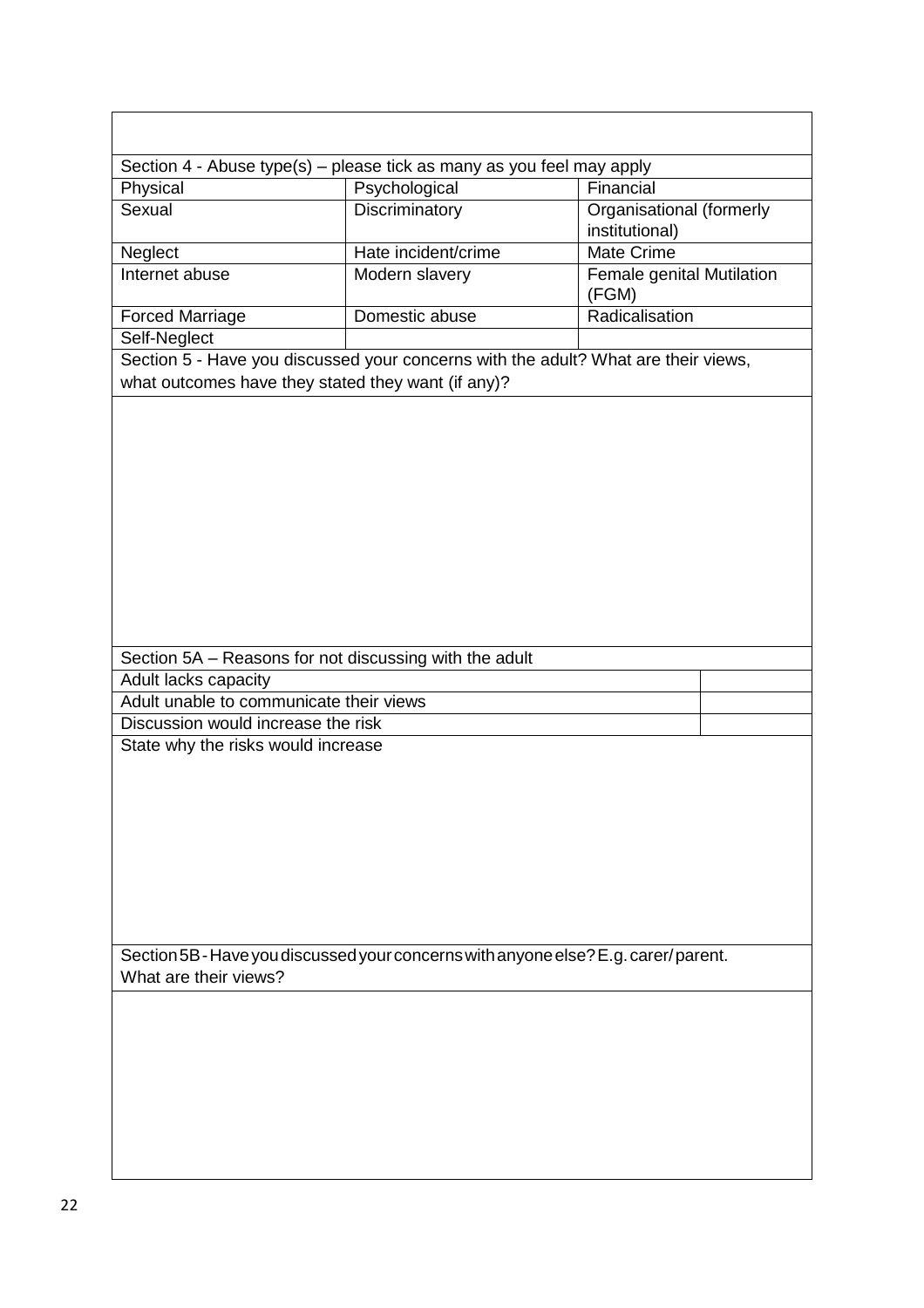| Section 6 - What action have you taken /agreed with the adult to reduce the risks?                                              |                                                    |  |  |  |  |
|---------------------------------------------------------------------------------------------------------------------------------|----------------------------------------------------|--|--|--|--|
| Information passed to Safeguarding Officer,<br>confirm details:                                                                 | <b>Referral to Social Care</b><br>Confirm details: |  |  |  |  |
|                                                                                                                                 |                                                    |  |  |  |  |
|                                                                                                                                 |                                                    |  |  |  |  |
| Contact with the police                                                                                                         | Referral to other agency - please confirm          |  |  |  |  |
| Confirm details:                                                                                                                | details:                                           |  |  |  |  |
|                                                                                                                                 |                                                    |  |  |  |  |
|                                                                                                                                 |                                                    |  |  |  |  |
| Other - please state what                                                                                                       |                                                    |  |  |  |  |
|                                                                                                                                 |                                                    |  |  |  |  |
|                                                                                                                                 |                                                    |  |  |  |  |
| No action agreed - state why                                                                                                    |                                                    |  |  |  |  |
|                                                                                                                                 |                                                    |  |  |  |  |
|                                                                                                                                 |                                                    |  |  |  |  |
| Section 7 - Risk to others<br>Are any other adults at risk Yes/No - delete as appropriate                                       |                                                    |  |  |  |  |
| If yes state why and what actions have been taken to address these?                                                             |                                                    |  |  |  |  |
|                                                                                                                                 |                                                    |  |  |  |  |
|                                                                                                                                 |                                                    |  |  |  |  |
|                                                                                                                                 |                                                    |  |  |  |  |
|                                                                                                                                 |                                                    |  |  |  |  |
|                                                                                                                                 |                                                    |  |  |  |  |
| Are any children at risk<br>Yes/No Delete as appropriate<br>If yes state why and what actions have been taken to address these? |                                                    |  |  |  |  |
|                                                                                                                                 |                                                    |  |  |  |  |
|                                                                                                                                 |                                                    |  |  |  |  |
|                                                                                                                                 |                                                    |  |  |  |  |
| Signed:                                                                                                                         |                                                    |  |  |  |  |
|                                                                                                                                 |                                                    |  |  |  |  |
| Date:                                                                                                                           |                                                    |  |  |  |  |
|                                                                                                                                 |                                                    |  |  |  |  |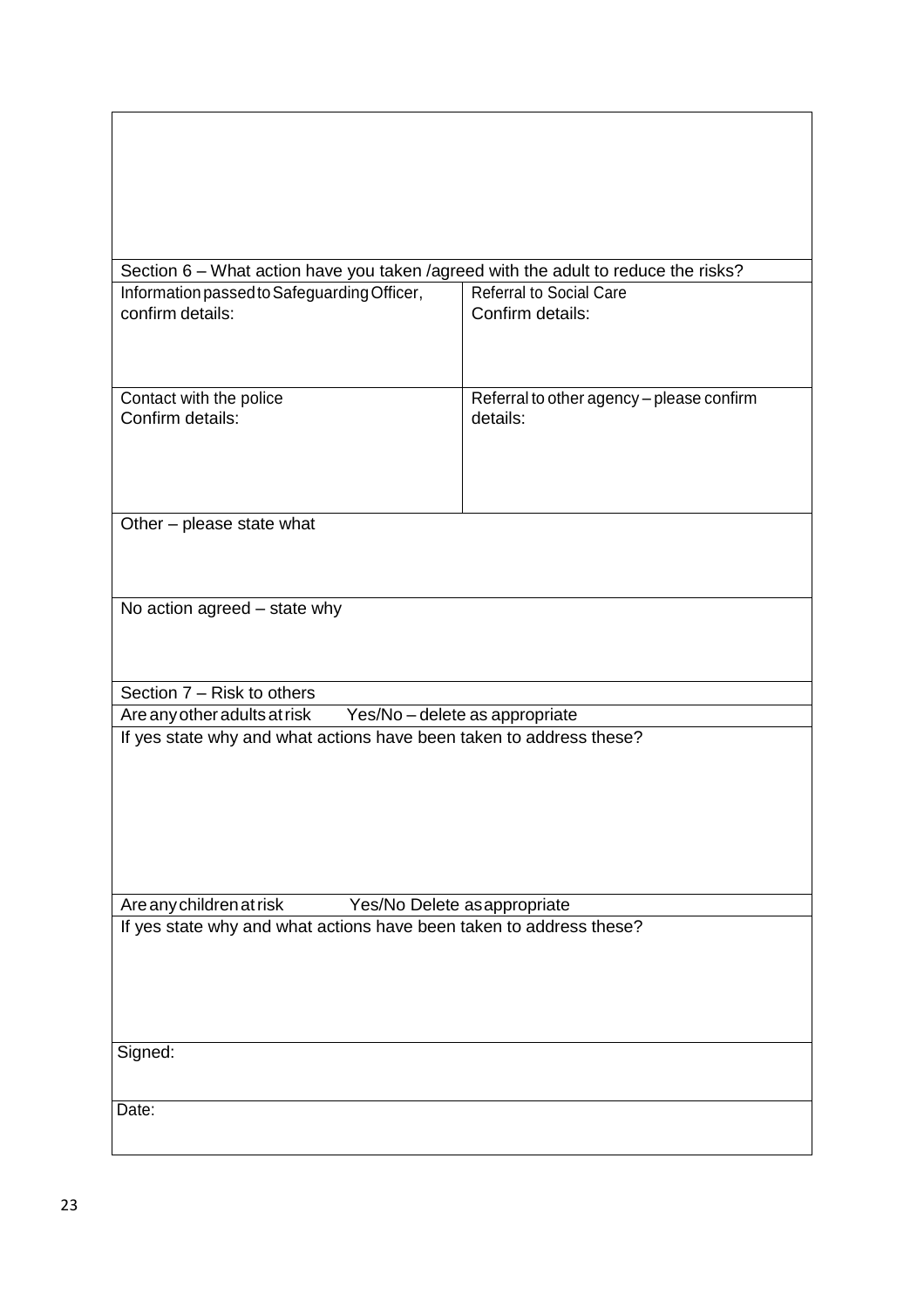OFFICE USE ONLY

Section 8 – sharing the concerns (To be completed by Lead Safeguarding Officer) Detailsofyourcontactwiththeadultatrisk.Havetheyconsentedtoinformationbeingshared outside of Ipswich Town Football Club?

DetailsofcontactwiththeSocialCareTeamwheretheadultatrisklives–advicecanbestill sought without giving personal details if you do not have consent for a referral

Details of any other agencies contacted

Details of the outcome of this concern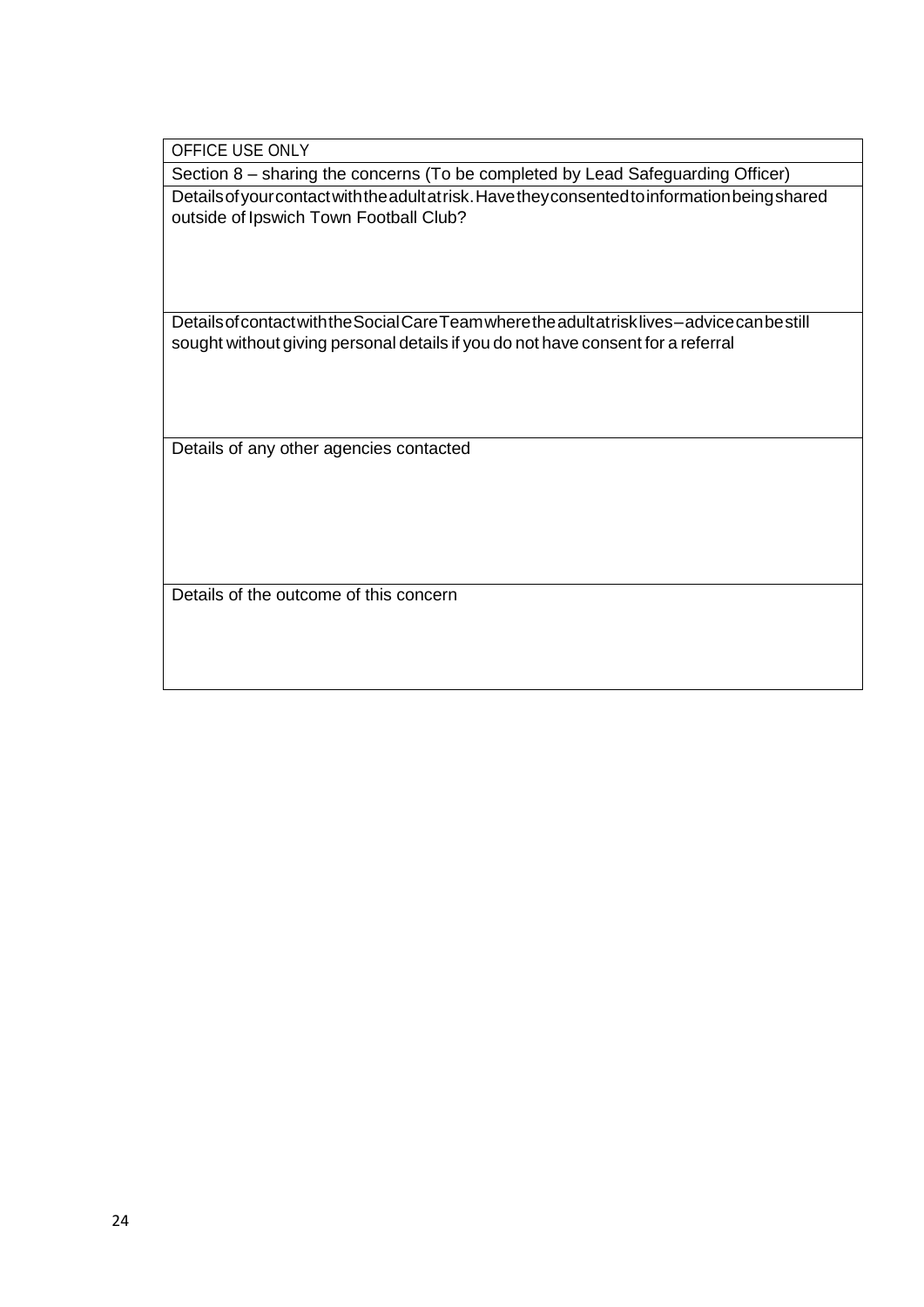#### **Appendix 2 Guidance and information**

### **Making Safeguarding Personal**

There has been a cultural shift towards Making Safeguarding Personal within the safeguarding process. This is a move from prioritising outcomes demanded by bureaucratic systems. The safeguarding process used to involve gathering a detailed account of what happened and determining who did what to whom. Now the outcomes are defined by the person at the centre of the safeguarding process.

The safeguarding process places a stronger emphasis on achieving satisfactory outcomes that take into account the individual choices and requirements of everyone involved. "What good is it making someone safer if it merely makes them miserable?" – Lord Justice Mundy, "What Price Dignity?" (2010)

What this means in practice is that adults should be more involved in the safeguarding process. Their views, wishes, feelings and beliefs must be taken into account when decisions are made.

The Care Act 2014 builds on the concept, stating that "We all have different preferences, histories, circumstances and lifestyles so it is unhelpful to prescribe a process that must be followed whenever a concern is raised."

However, the Act is also clear that there are key issues that should be taken into account when abuse or neglect are suspected, and that there should be clear guidelines regarding this.

[https://www.local.gov.uk/topics/social-care-health-and-integration/adult-social-care/making](https://www.local.gov.uk/topics/social-care-health-and-integration/adult-social-care/making-safeguarding-personal)[safeguarding-personal](https://www.local.gov.uk/topics/social-care-health-and-integration/adult-social-care/making-safeguarding-personal)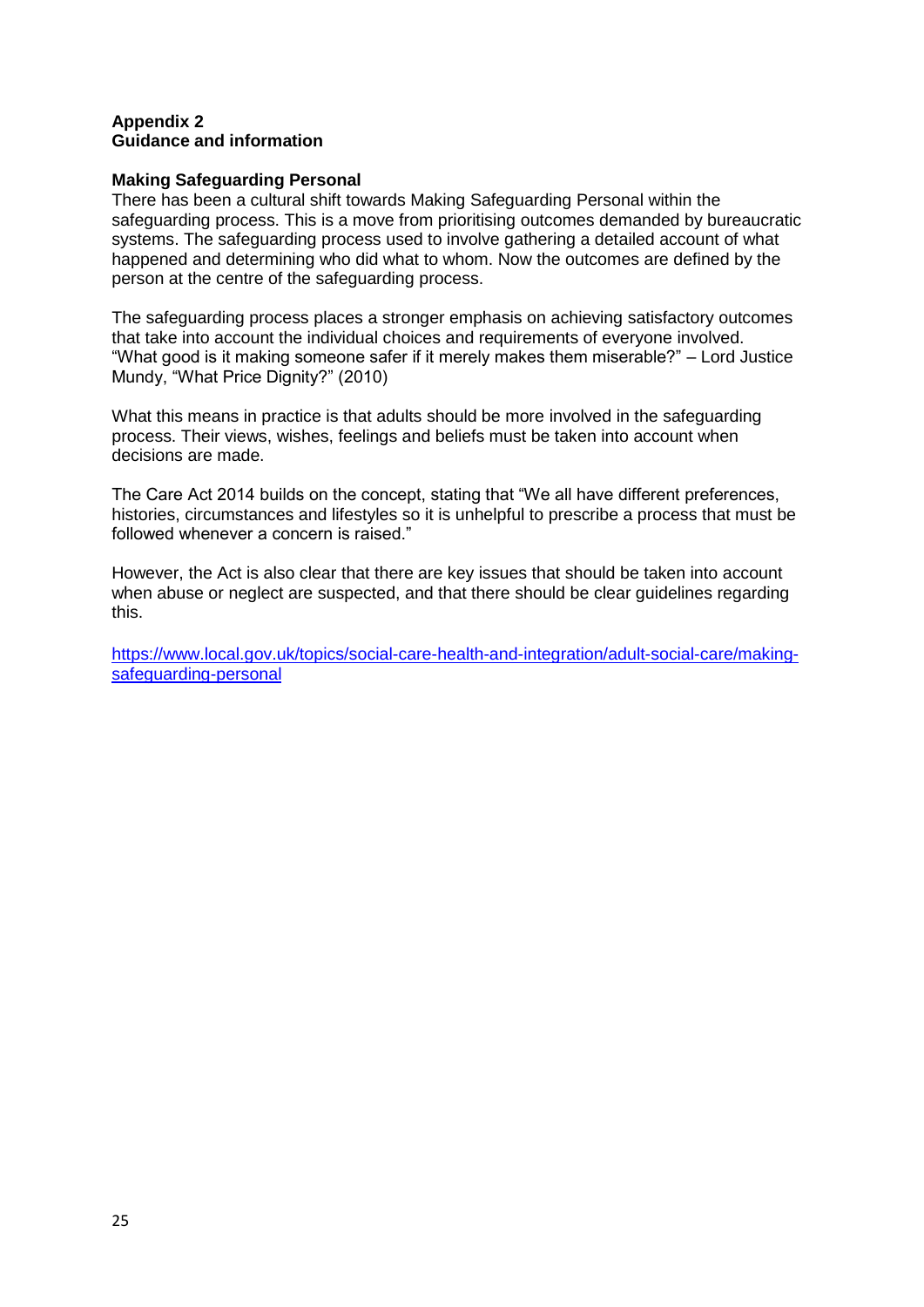### **Capacity – Guidance on Making Decisions**

The issue of capacity or decision making is a key one in safeguarding adults. It is useful for organisations to have an overview of the concept of capacity.

We make many decisions every day, often without realising. We make so many decisions that it's easy to take this ability for granted.

But some people are only able to make some decisions, and a small number of people cannot make any decisions. Being unable to make a decision is called "lacking capacity".

To make a decision we need to:

- Understand information
- Remember it for long enough
- Think about the information
- Communicate our decision

A person's ability to do this may be affected by things like learning disability, dementia, mental health needs, acquired brain injury, and physical ill health.

The Mental Capacity Act 2005 (MCA) states that every individual has the right to make their own decisions and provides the framework for this to happen.

The MCA is about making sure that people over the age of 16 have the support they need to make as many decisions as possible.

The MCA also protects people who need family, friends, or paid support staff to make decisions for them because they lack capacity to make specific decisions.

Our ability to make decisions can change over the course of a day**.**

Here are some examples that demonstrate how the timing of a question can affect the response:

- A person with epilepsy may not be able to make a decision following a seizure.
- Someone who is anxious may not be able to make a decision at that point.
- A person may not be able to respond as quickly if they have just taken some medication that causes fatigue.

In each of these examples, it may appear as though the person cannot make a decision. But later in the day, presented with the same decision, they may be able to at least be involved. The MCA recognises that capacity is decision-specific, so no one will be labelled as entirely lacking capacity. The MCA also recognises that decisions can be about big life-changing events, such as where to live, but equally about small events, such as what to wear on a cold day.

To help you to understand the MCA, consider the following five points:

- 1. Assume that people are able to make decisions, unless it is shown that they are not. If you have concerns about a person's level of understanding, you should check this with them, and if applicable, with the people supporting them.
- 2. Give people as much support as they need to make decisions. You may be involved in this – you might need to think about the way you communicate or provide information, and you may be asked your opinion.
- 3. People have the right to make unwise decisions. The important thing is that they understand the implications. If they understand the implications, consider how risks might be minimised.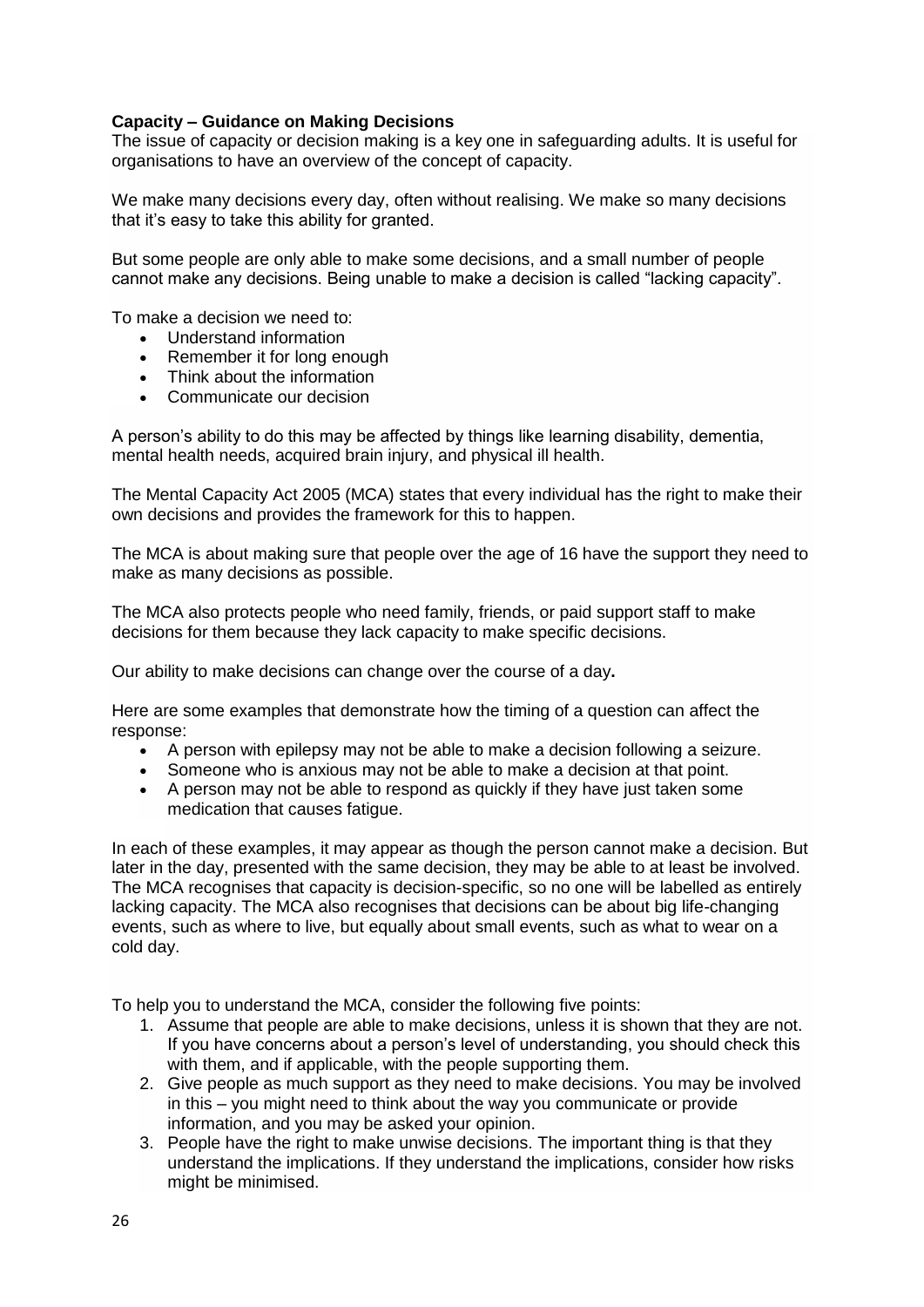- 4. If someone is not able to make a decision, then the person helping them must only make decisions in their "best interests". This means that the decision must be what is best for the person, not for anyone else. If someone was making a decision on your behalf, you would want it to reflect the decision you would make if you were able to.
- 5. Find the least restrictive way of doing what needs to be done.

Remember:

- You should not discriminate or make assumptions about someone's ability to make decisions, and you should not pre-empt a best-interest's decision merely on the basis of a person's age, appearance, condition, or behaviour.
- When it comes to decision-making, you could be involved in a minor way, or asked to provide more detail. The way you provide information might influence a person's ultimate decision. A person may be receiving support that is not in-line with the MCA, so you must be prepared to address this.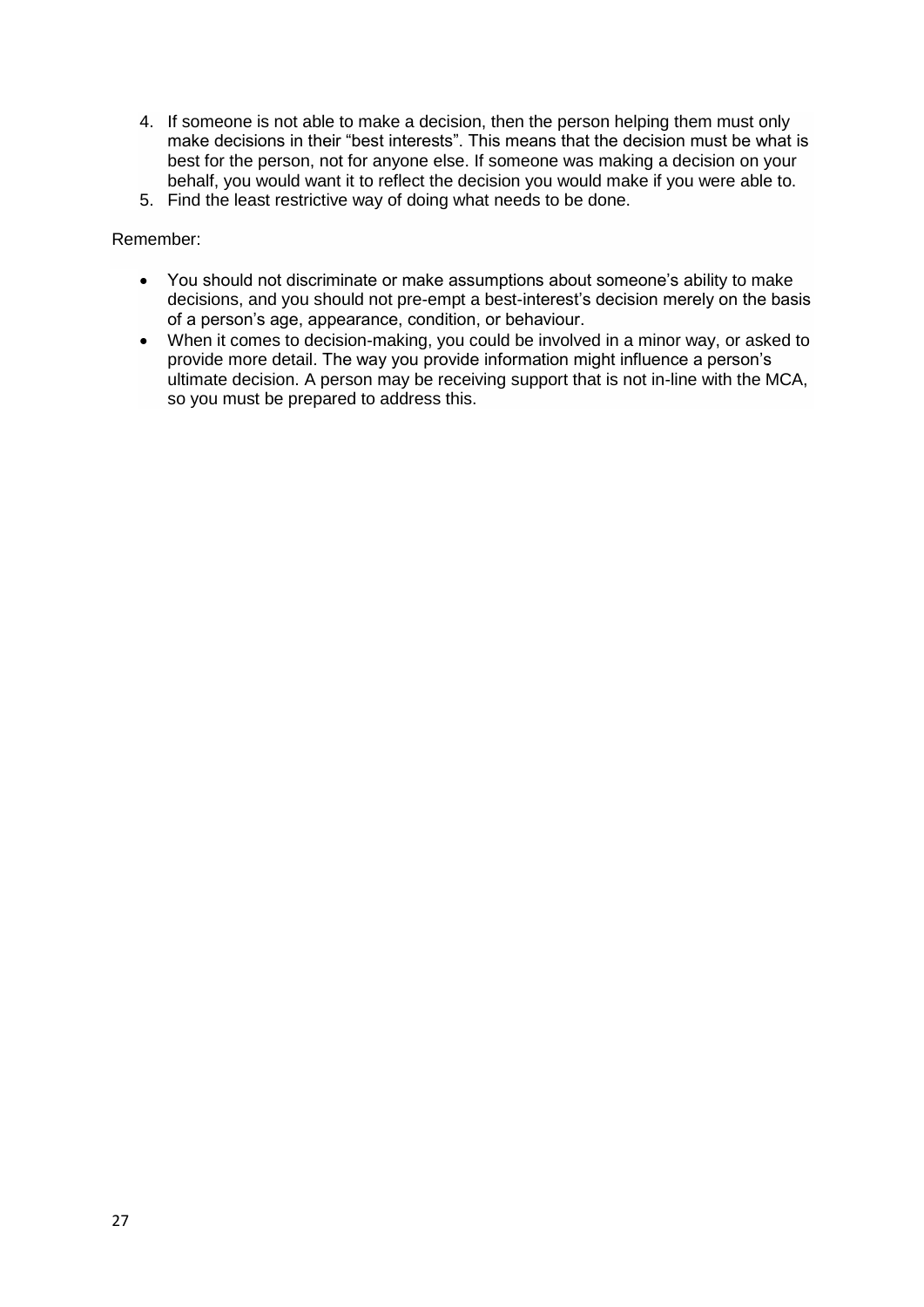### **Consent and Information Sharing**

Workers and volunteers within sports and physical activity organisations should always share safeguarding concerns in line with their organisation's policy, usually with their safeguarding lead or welfare officer in the first instance, except in emergency situations. As long as it does not increase the risk to the individual, the worker or volunteer should explain to them that it is their duty to share their concern with their safeguarding lead or welfare officer.

The safeguarding lead or welfare officer will then consider the situation and plan the actions that need to be taken, in conjunction with the adult at risk and in line with the organisation's policy and procedures and local safeguarding adults board policy and procedures.

To make an adult safeguarding referral you need to call the local safeguarding adults team. This may be part of a MASH (Multi-Agency Safeguarding Hub). A conversation can be had with the safeguarding adults team without disclosing the identity of the person in the first instance. If it is thought that a referral needs to be made to the safeguarding adults team, consent should be sought where possible from the adult at risk.

Individuals may not give their consent to the sharing of safeguarding information with the safeguarding adult's team for a number of reasons. Reassurance, appropriate support and revisiting the issues at another time may help to change their view on whether it is best to share information.

If they still do not consent, then their wishes should usually be respected. However, there are circumstances where information can be shared without consent such as when the adult does not have the capacity to consent, it is in the public interest because it may affect other people or a serious crime has been committed. This should always be discussed with your safeguarding lead and the local authority safeguarding adults team.

If someone does not want you to share information outside of the organisation or you do not have consent to share the information, ask yourself the following questions:

- Is the adult placing themselves at further risk of harm?
- Is someone else likely to get hurt?
- Has a criminal offence occurred? This includes: theft or burglary of items, physical abuse, sexual abuse, forced to give extra money for lessons (financial abuse) or harassment.
- Is there suspicion that a crime has occurred?

If the answer to any of the questions above is 'yes' - then you can share without consent and need to share the information.

When sharing information there are seven Golden Rules that should always be followed.

- 1. Seek advice if in any doubt
- 2. Be transparent The Data Protection Act (DPA) is not a barrier to sharing information but to ensure that personal information is shared appropriately; except in circumstances where by doing so places the person at significant risk of harm.
- 3. Consider the public interest Base all decisions to share information on the safety and well-being of that person or others that may be affected by their actions.
- 4. Share with consent where appropriate Where possible, respond to the wishes of those who do not consent to share confidential information. You may still share information without consent, if this is in the public interest.
- 5. Keep a record Record your decision and reasons to share or not share information.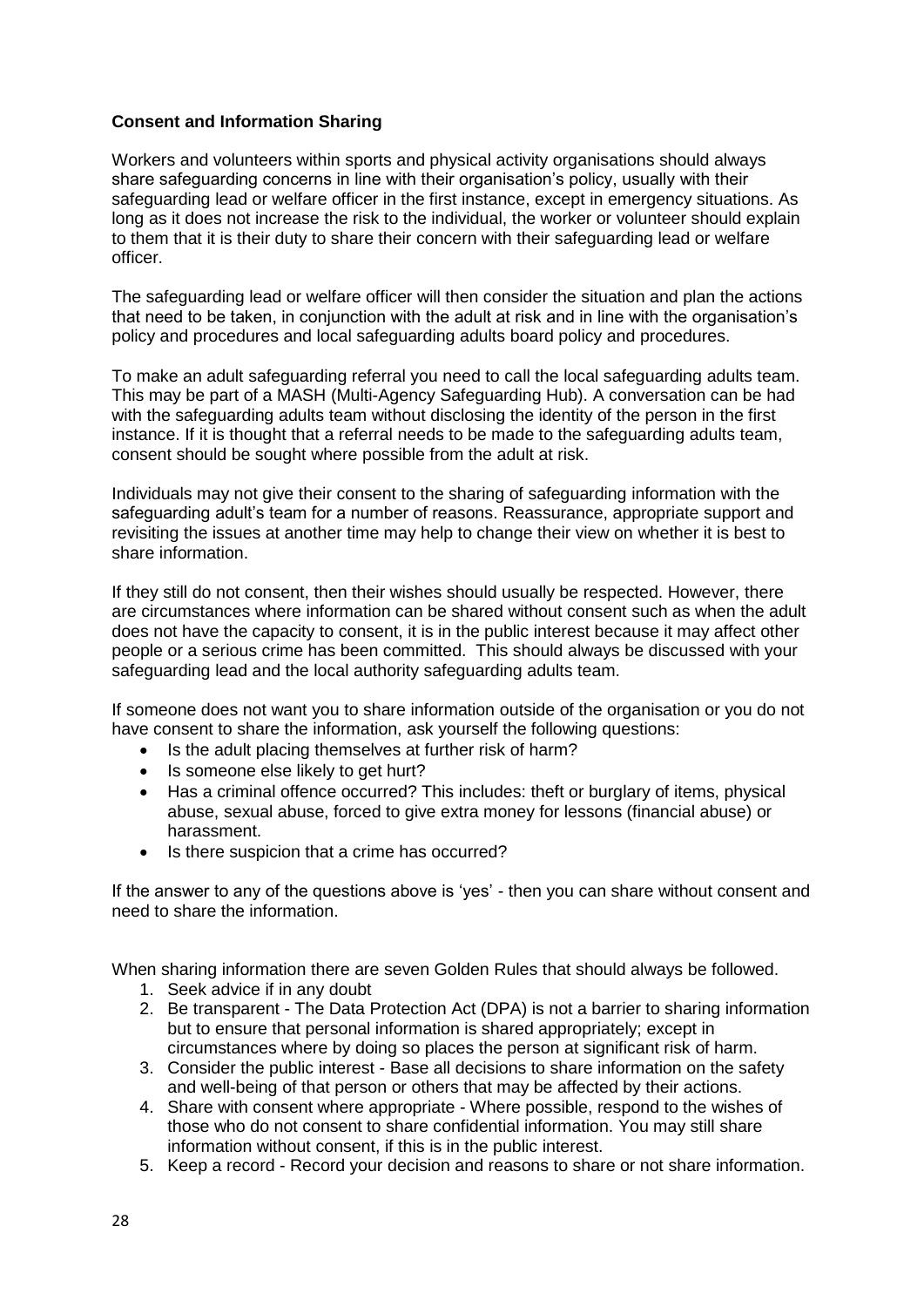- 6. Accurate, necessary, proportionate, relevant and secure Ensure all information shared is accurate, up-to-date; necessary and share with only those who need to have it.
- 7. Remember the purpose of the Data Protection Act (DPA) is to ensure personal information is shared appropriately, except in circumstances where by doing so may place the person or others at significant harm.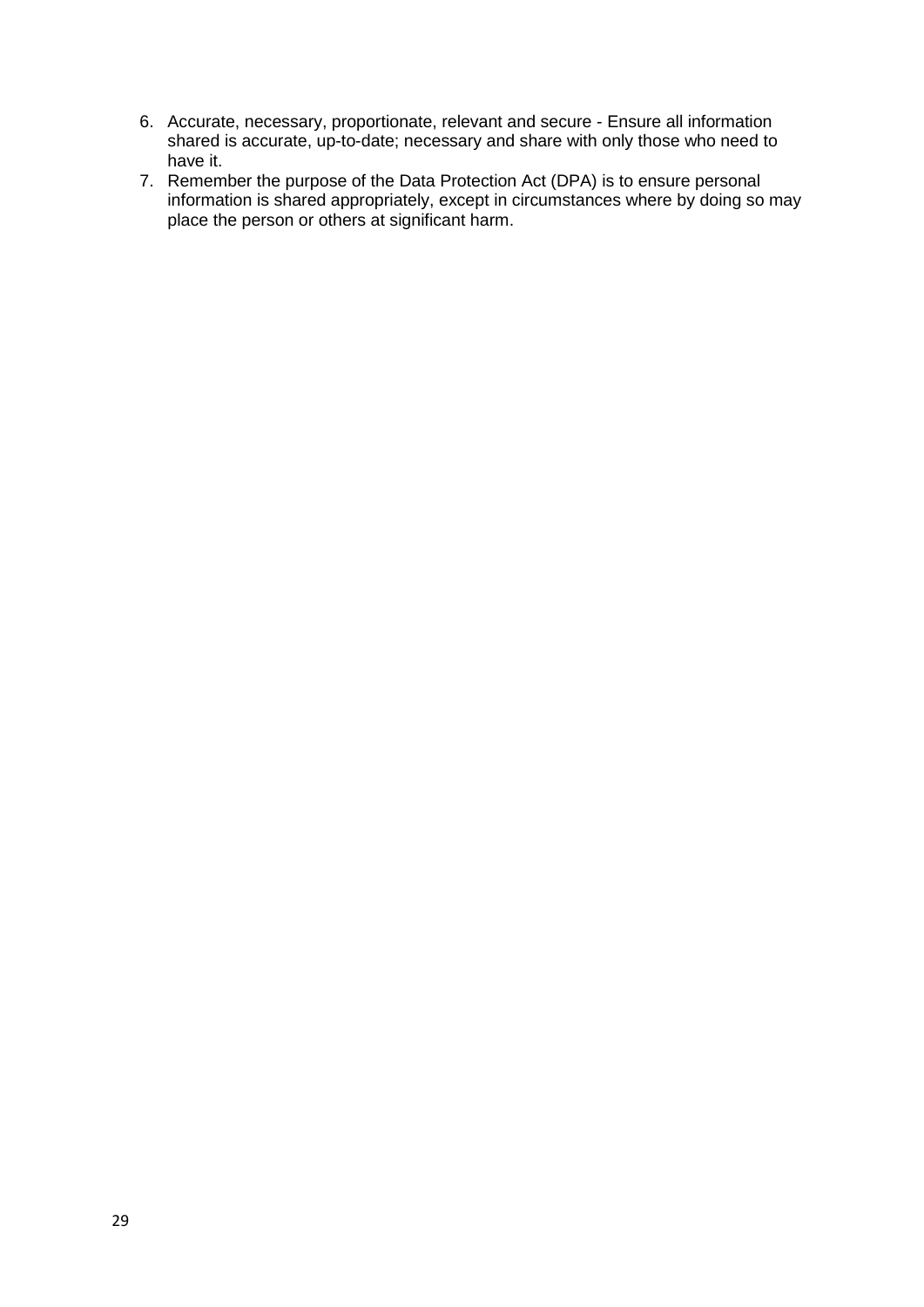### **Appendix 3**

### **Legislation and Government Initiatives**

#### **Sexual Offences Act 2003**

### <http://www.legislation.gov.uk/ukpga/2003/42/contents>

The Sexual Offences Act introduced a number of new offences concerning vulnerable adults and children. www.opsi.gov.uk

#### **Mental Capacity Act 2005**

<http://www.legislation.gov.uk/ukpga/2005/9/introduction>

Its general principle is that everybody has capacity unless it is proved otherwise, that they should be supported to make their own decisions, that anything done for or on behalf of people without capacity must be in their best interests and there should be least restrictive intervention. www.dca.gov.uk

#### **Safeguarding Vulnerable Groups Act 2006**

#### <http://www.legislation.gov.uk/ukpga/2006/47/contents>

Introduced the new Vetting and Barring Scheme and the role of the Independent Safeguarding Authority. The Act places a statutory duty on all those working with vulnerable groups to register and undergo an advanced vetting process with criminal sanctions for noncompliance. www.opsi.gov.uk

### **Deprivation of Liberty Safeguards**

[https://www.gov.uk/government/collections/dh-mental-capacity-act-2005-deprivation-of](https://www.gov.uk/government/collections/dh-mental-capacity-act-2005-deprivation-of-liberty-safeguards)[liberty-safeguards](https://www.gov.uk/government/collections/dh-mental-capacity-act-2005-deprivation-of-liberty-safeguards)

Introduced into the Mental Capacity Act 2005 and came into force in April 2009. Designed to provide appropriate safeguards for vulnerable people who have a mental disorder and lack the capacity to consent to the arrangements made for their care or treatment, and who may be deprived of their liberty in their best interests in order to protect them from harm.

### **Disclosure & Barring Service 2013**

<https://www.gov.uk/government/organisations/disclosure-and-barring-service/about> Criminal record checks: guidance for employers - How employers or organisations can request criminal records checks on potential employees from the Disclosure and Barring Service (DBS). [www.gov.uk/dbs-update-service](http://www.gov.uk/dbs-update-service)

### **The Care Act 2014 – statutory guidance**

<http://www.legislation.gov.uk/ukpga/2014/23/introduction/enacted>

The Care Act introduces new responsibilities for local authorities. It also has major implications for adult care and support providers, people who use services, carers and advocates. It replaces No Secrets and puts adult safeguarding on a statutory footing.

### **Making Safeguarding Personal Guide 2014**

[http://www.local.gov.uk/documents/10180/5852661/Making+Safeguarding+Personal+-](http://www.local.gov.uk/documents/10180/5852661/Making+Safeguarding+Personal+-+Guide+2014/4213d016-2732-40d4-bbc0-d0d8639ef0df) [+Guide+2014/4213d016-2732-40d4-bbc0-d0d8639ef0df](http://www.local.gov.uk/documents/10180/5852661/Making+Safeguarding+Personal+-+Guide+2014/4213d016-2732-40d4-bbc0-d0d8639ef0df)

This guide is intended to support councils and their partners to develop outcomes-focused, person-centred safeguarding practice.